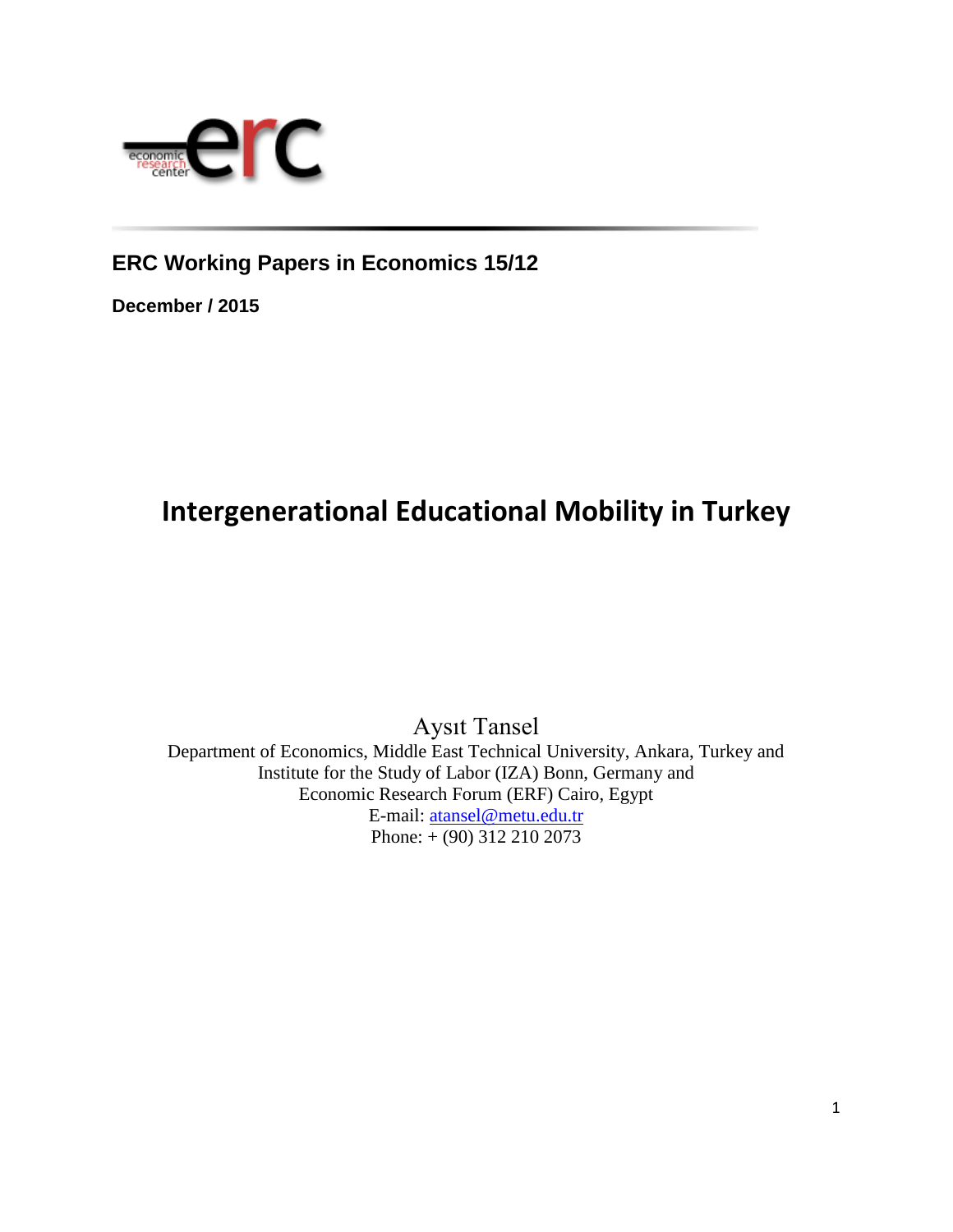#### INTERGENERATIONAL EDUCATIONAL MOBILITY IN TURKEY\*

Aysit Tansel

Department of Economics

Middle East Technical University, 06800 Ankara, Turkey

Telephone: 90 312 210 20 57

Fax: 90 312 210 79 57

E-mail: [atansel@metu.edu.tr](mailto:atansel@metu.edu.tr)

Institute for the Study of Labor (IZA), Bonn, Germany

Economic Research Forum (ERF), Cairo, Egypt

#### **December 12, 2011**

**Abstract:** This paper aims to provide information on intergenerational educational mobility in Turkey over the last century (at least over the last 65 years). This is the first study explicitly on providing the association between parents' and children's education in Turkey over time unlike the previous studies of one point in time. Given the absence of longitudinal data, we make use of a unique data set on educational outcomes based on children recall of parental education. The data used is the result of Adult Education Survey of 2007. Several findings emerge from the analysis. First of all, children's and parents' educational outcomes are correlated. The intergenerational educational coefficient of the mothers is somewhat larger than that of the fathers. The intergenerational educational coefficients of both the mothers and the fathers decrease over the cohorts implying that intergenerational educational mobility increased significantly for the younger generations of children in Turkey. The chances of attaining a university degree for the children increases as fathers' completed schooling level increases. Men's chances of attaining high school or university education are substantially higher than that of women's. The association between parent and child education is stronger when parent educational background is poor. The results imply that the policy makes should focus on children with poor parental educational background and on women.

**Key Words**: intergenerational mobility, educational transmission, Turkey

# **JEL Classification**: I21, I28, J11, J62

\*This paper is written during my visit at the Industrial and Labor Relations School, Cornell University, Ithaca, New York, USA during the academic year 2011-2012. I gratefully acknowledge the support of Fulbright Fellowship during my visit at the Cornell University. This paper was presented at the Economics of Education Seminar, Cornell University, Ithaca NY USA, 15 December, 2011, at the annual meeting of the Middle East Economic Association, Chicago, Illinois, USA, 5-8 January 2012, at the Department of Economics, Binghamton University, Binghamton, NY, USA, 3 February 2012, and at the ICE-TEA (International Economics Conference-Turkish Economics Association) Izmir, Turkey, November 2012. I have benefited from the comments of the participants at these meetings. I would also like to thank Antonio Di Paolo for his suggestions .Any errors are my own.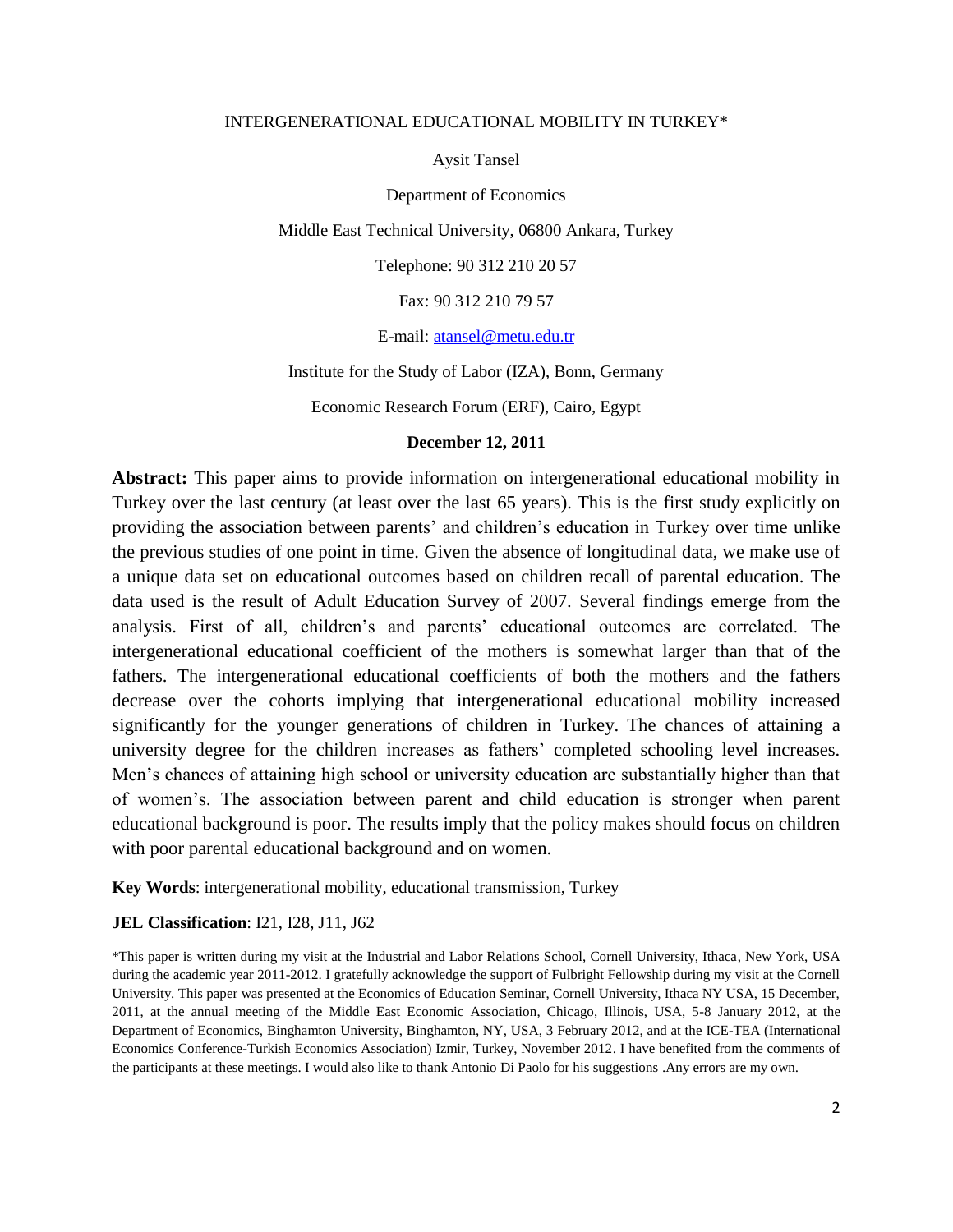#### 1. INTRODUCTION

Economic and social mobility in any society is a desirable attribute. This is true both from the point of the individual and of the society. Lack of intergenerational economic and social mobility in a society should be of concern for at least three reasons. First of all, intergenerational mobility can be seen as a measure of equality of opportunity. There will be more social integration if individuals believe that they will succeed through their own efforts and abilities. Recently, equality of opportunity is a growing concern in both developed and developing countries. Access to education is an important policy instrument to ensure equality of opportunity. As it is well known one aim of the free publicly provided education in most societies is to increase equality of opportunity.

The second argument is on economic efficiency grounds. Lack of intergenerational mobility leads to economic inefficiency since some individuals' abilities and skills would be underutilized or miss-utilized.

The third argument is on overall social welfare grounds. Intergenerational allocation of resources has implications for the overall social welfare and for poverty and inequality. For these reasons we need to be concerned about the degree of economic and social mobility between generations.

Intergenerational mobility studies concentrate on how children's income or education correlates with the income, occupation or education of their parents. This study deals with the intergenerational mobility in educational outcomes using educational attainments of parents and their children. Perfect educational mobility between generations implies that an individual's educational outcome is independent of his/her parents' educational outcome. This will be an indicator of equality of opportunity.

Most studies on intergenerational mobility focus on developed countries. The studies on this topic in developing countries are limited due to lack of appropriate data sets. Income and occupational mobility as well as educational mobility are popular topics of study in developed countries. Educational mobility could be a good proxy for income mobility since income is highly dependent on education.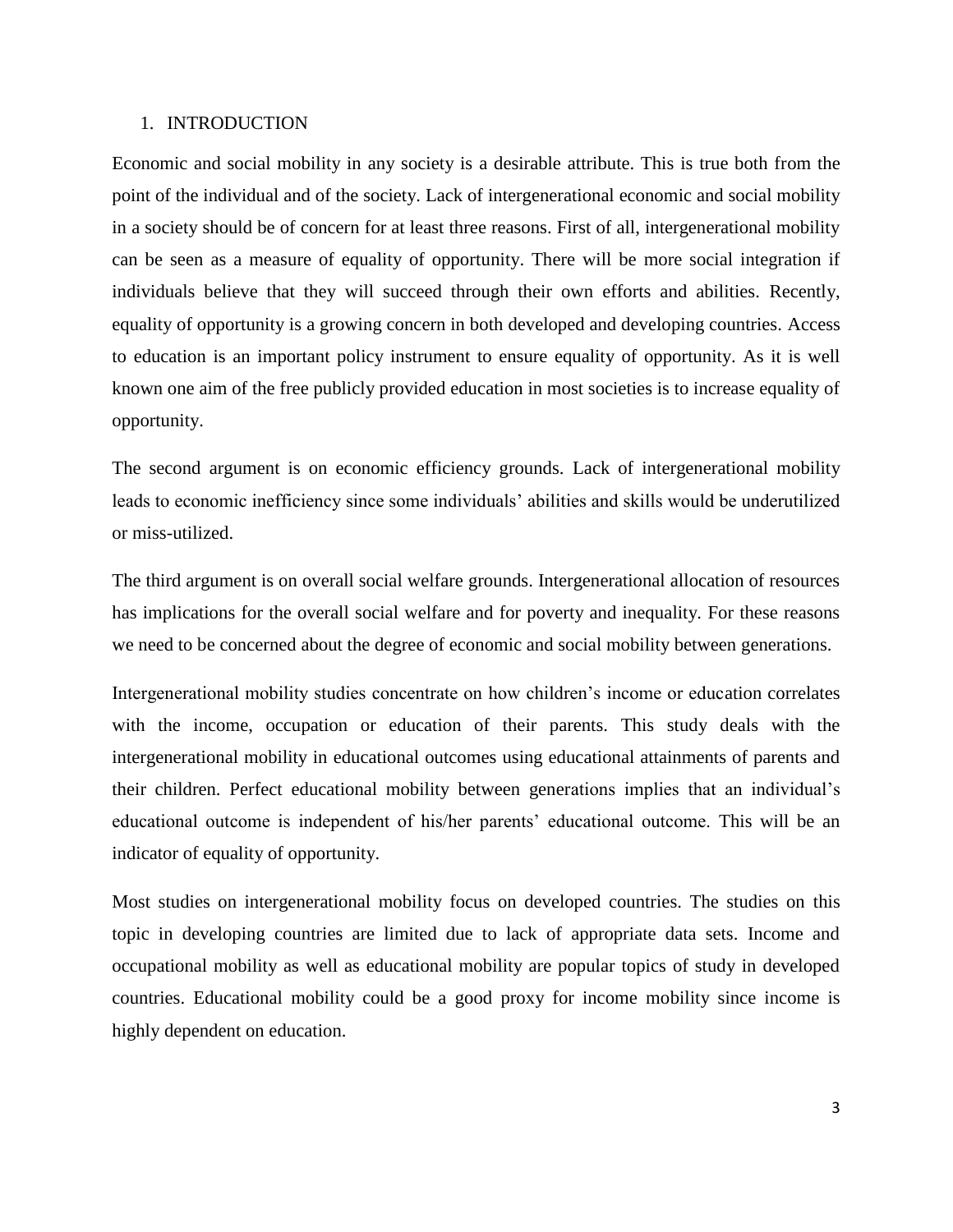There is no evidence on the extent of intergenerational mobility in Turkey except the study by Tansel (2002) which examines one point in time. This is due to the lack of longitudinal data to analyze income mobility or educational mobility. This paper aims to provide information on intergenerational educational mobility in Turkey over time which is not addressed previously. This is the first study about parent-child education transmission over time for Turkey covering a period of about 65 years. Given the absence of longitudinal data, we make use of a unique data set on educational outcomes based on children recall of parental education. This analysis provides both current evidence as well as a long term perspective on the parent-child education transmission. The study tests whether the impact of parental background on child educational outcomes have changed over time. The data used is the result of Adult Education Survey of 2007. The survey is conducted by the Turkish Statistical Institute (TURKSTAT). There are 39,478 individuals who provided information about their own education level and that of their parents.

This study first provides educational transition matrices and several educational mobility indicators. Next regression analysis is used to estimate correlations between educational outcomes of children and that of their parents'. Finally, ordered probit models are estimated. The results show that children's and parents' educational outcomes are correlated and that mothers' education is somewhat more important than that of the fathers'. Further there is substantial intergenerational educational mobility over time when regression coefficient is used however the pattern is less clear when correlation coefficient is used. Predicted probabilities of educational attainment by fathers' educational background are also presented and discussed. The chances of attaining a university degree for the children increases as fathers' completed schooling level increases. Men's chances of attaining high school or university education are substantially higher than that of women's at all levels of the parental educational background. The association between parent and child education is stronger when parent educational background is poor. The results imply that the policy makes should focus on children with poor parental educational background and on women.

This paper is organized as follows. Section 2 includes a summary of recent literature. The educational system in Turkey and the data used in this study are introduced in Section 3. The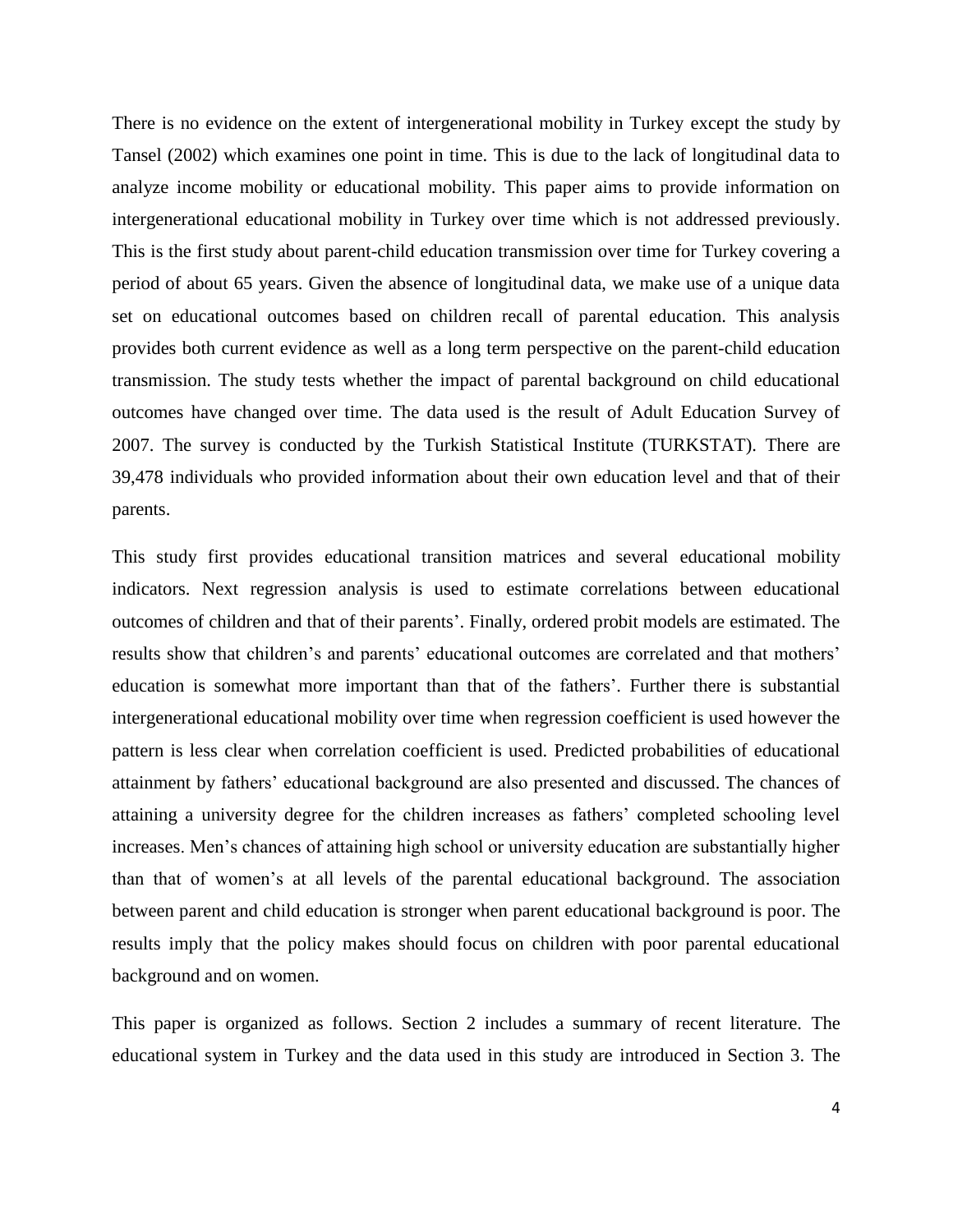educational transition matrices and several measures of educational mobility are provided in Section 4. Section 5 presents the OLS estimates of the intergenerational educational coefficients. The ordered probit estimates and predicted probabilities are presented in Section 6. Section 7 gives conclusions and policy implications.

# 2. PREVIOUS LITERATURE

The research on intergenerational educational mobility is voluminous. It has developed on two strands. The earlier research concentrated on estimating the intergenerational regression and correlation coefficients and refining their estimation. Recent research focused on isolating the causal effect of parental education on the child education. In the examination of the inheritable persistence in the effects of parents' education on the children's schooling recent studies have employed data sets using variation within siblings, within fraternal and identical twins, and adopteesor IV estimation. Among these studies we can cite Rosenzweig and Wolpin, 1994; Sacerdote, 2002; Behrman and Rosenzweig, 2002; Plug and Vijverberg, 2003; Plug, 2004. Behrman and Rosenzweig use a sample of twins. Plug uses a sample of adoptees. Most of these studies find that parental education has at least a small impact on children's schooling. Another group of studies uses instrumental variable estimates in order to deal with the endogeneity of the parental education. Chevalier (2003) uses the 1973 compulsory education law in Great Britain as a source of exogenous variation in parental education. He finds that while father's schooling has no significant effect the mother's schooling has a positive effect on the probability of children's post-compulsory education. Oreopoulos, Page and Stevens (2006) use IV estimation with historical changes in compulsory schooling legislation in the USA and find that an increase in the schooling of either parent reduces the probability that a child repeats a grade and that 15–16 year olds will drop out of school. However, some studies find no statistically significant relationships when IV estimation is employed. For instance, Black, Devereux, and Salvanes (2005) use IV estimation with multiple changes in compulsory schooling laws in Norway and do not find a statistically significant relationship between parental education and children's schooling. Silles (2011) presents evidence on the effect of parental schooling on children's cognitive and non- cognitive development in the UK. She finds that the OLS estimates are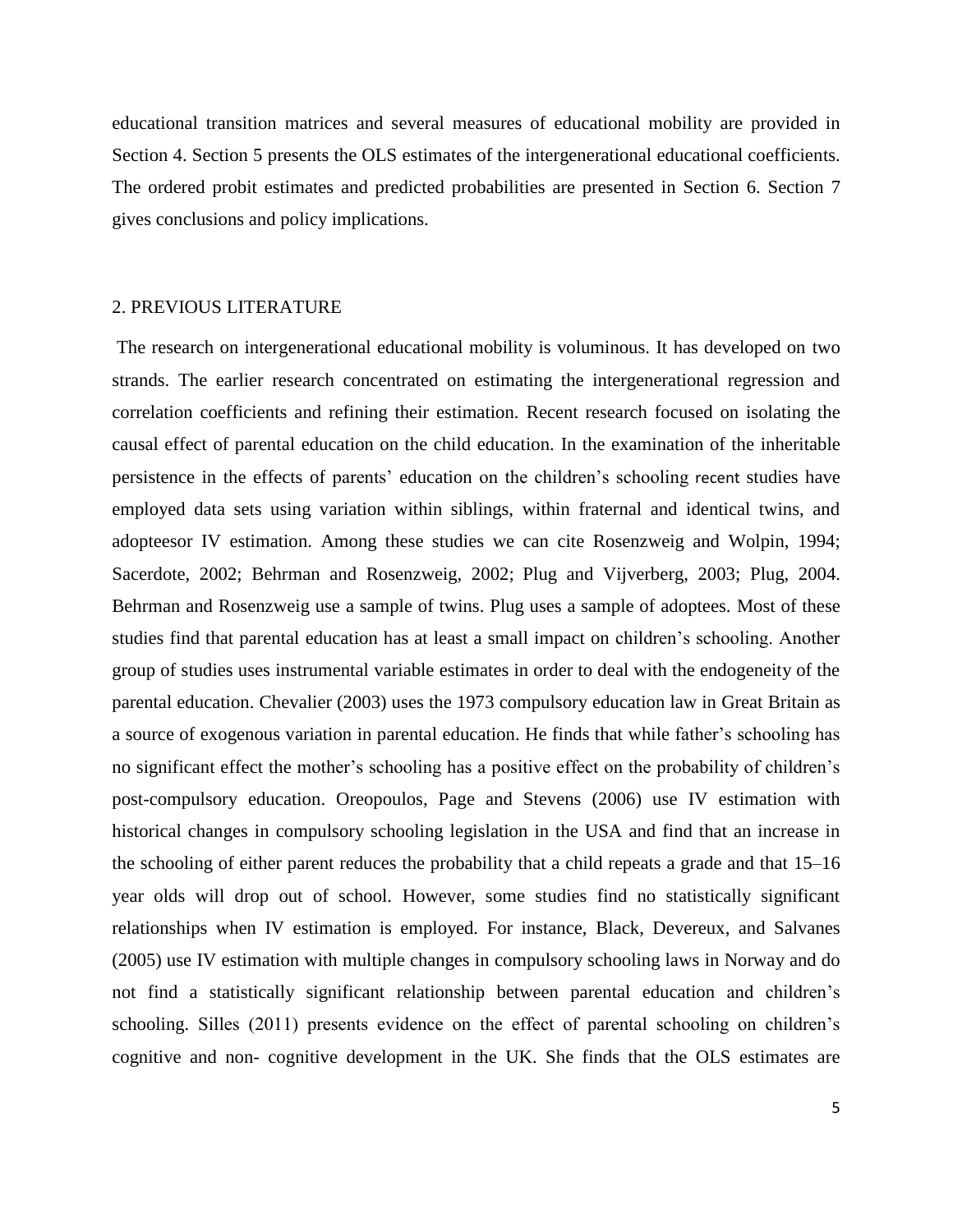positive and statistically significant. However when she employs exogenous increases in schooling induced by the schooling reform of 1947 in the UK the statistically significant relationship disappears.

Hertz et al. (2007) examine the intergenerational transmission of education for 42 countries. Nimubona and Vencatachellum (2007) investigate the intergenerational educational mobility in South Africa and review the literature on educational correlations. They find that the cross section estimates of black intergenerational education mobility do not differ from those obtained by using pseudo-panel data, which control for unobserved community effects. Their results indicate that intergenerational education mobility of whites is higher than that of blacks. Further among the blacks females have higher intergenerational education mobility than males and the poor have the lowest intergenerational educational mobility.

Daouli et al. (2010) investigate the intergenerational educational mobility in Greece for daughters using conventional methods of transition matrices and intergenerational educational coefficients as well as probit model estimates. Their results indicate substantial intergenerational educational mobility in Greece.

# 3. EDUCATIONAL SYSTEM IN TURKEY AND THE DATA

Since the establishment of the Republic of Turkey in 1923 education of the population received great attention and was free of tuition or fees at all levels. In the early 1960's there was a major attempt to expand coverage. Until 1997 the educational system consisted of primary school of five years, middle school of three years, and high school of three years and tertiary levels of schooling. Five years of primary schooling was the only compulsory level of schooling until 1997. High schools encompass general, vocational and technical high schools. In 1997 there was a major educational reform which extended the compulsory education from five to eight years covering middle school. This affected pupils born after 1987. In the following period high schools are extended from three years to four years. Tertiary education takes place at the universities with two or four or more years of programs. The two year programs provide associate degrees and the four-six year programs provide bachelor's degrees. The number of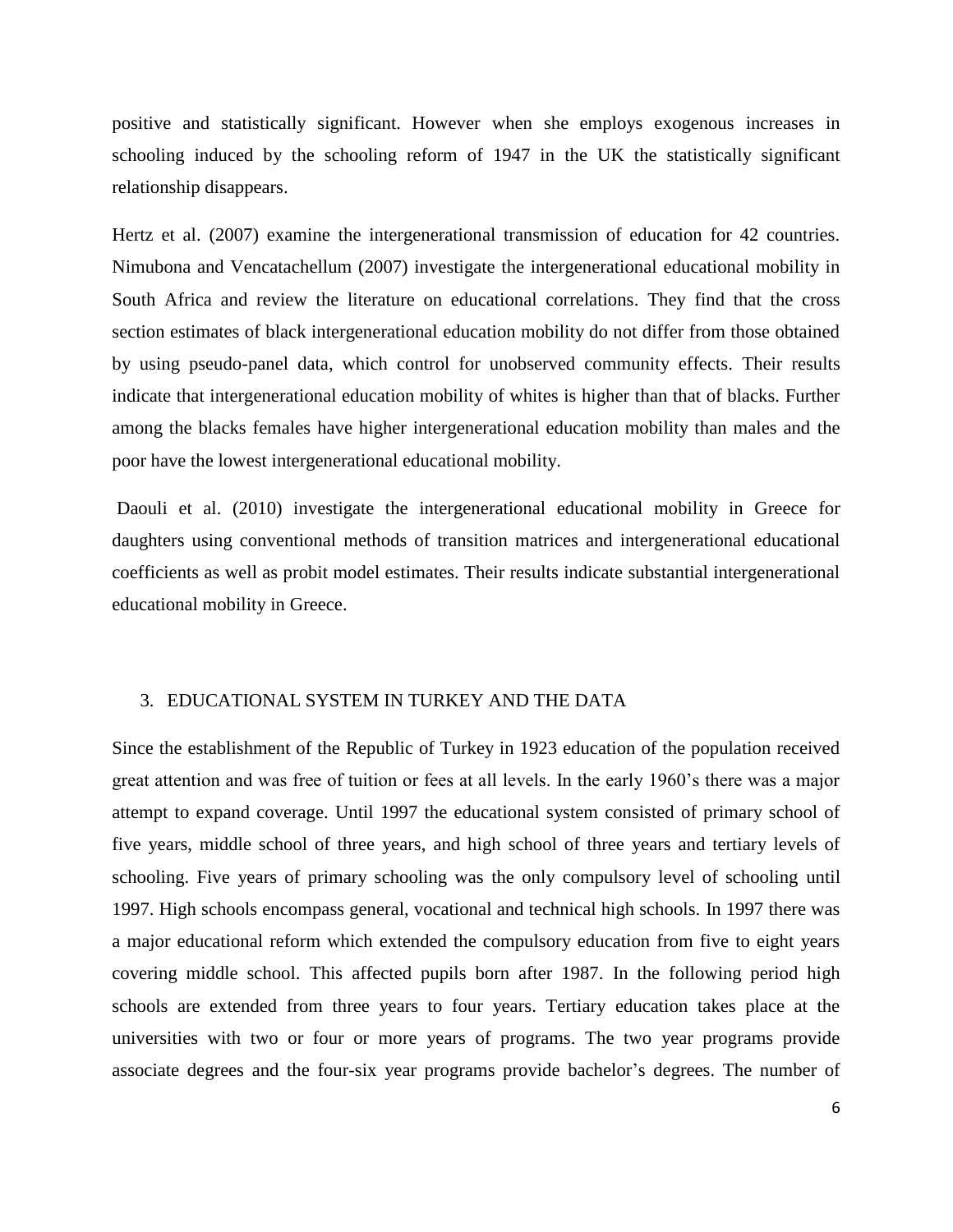universities has been increasing over time since the 1990's. Currently there are 165 universities all over the country.

There have been substantial improvements in the educational attainments over time. Adult literacy rate increased from 17 percent in 1960 to 75 percent for females and 93 percent for males in 1998 (World Bank, 2000/2001). 39 percent of the labor force is graduate of primary school of five years. During the 2010-2011 academic year the enrollment ratio at the primary level was 99% for both boys and girls and at the high school level it was 72% for boys and 66% for girls.

Tertiary gross enrollment ratio increased from three percent in 1960 to 16 percent in 1993 (World Bank 1984, 1997). During the 2009-2010 academic year the enrollment ratio was 31% for men and 30% percent for women.

The data used in this study comes from the Adult Education Survey conducted in 2007 by the Statistical Institute of Turkey (TURKSTAT). Two stage, stratified, systematic, cluster sampling method is used in sampling design. Classification of Statistical Regional Units and Rural-Urban strata are used as external stratification criterion. Locations with population over 20,000 are defined as urban and locations with population 20,000 or less are defined as rural locations. The survey includes rich information about formal education, informal education, lifelong learning, fields of education and training, conditions that prevent participation in education, computer usage and foreign language skills, cultural activities as well as employment situation and income of the individual. The survey contains information on parental education of all surveyed individuals through the recall of children. This allows identification of the parental education even if the parents and children are not co-resident. There are a total of 39,478 individuals interviewed in 17,501 households. In these households only the individuals 18 years old and over are interviewed face to face. Proxy answers were not allowed. It was possible to distinguish six cohorts representing age groups 18-24, 25-34, 45-54, 55-64 and 65+.

Table 1 shows the distribution of the highest degree completed by cohort for children.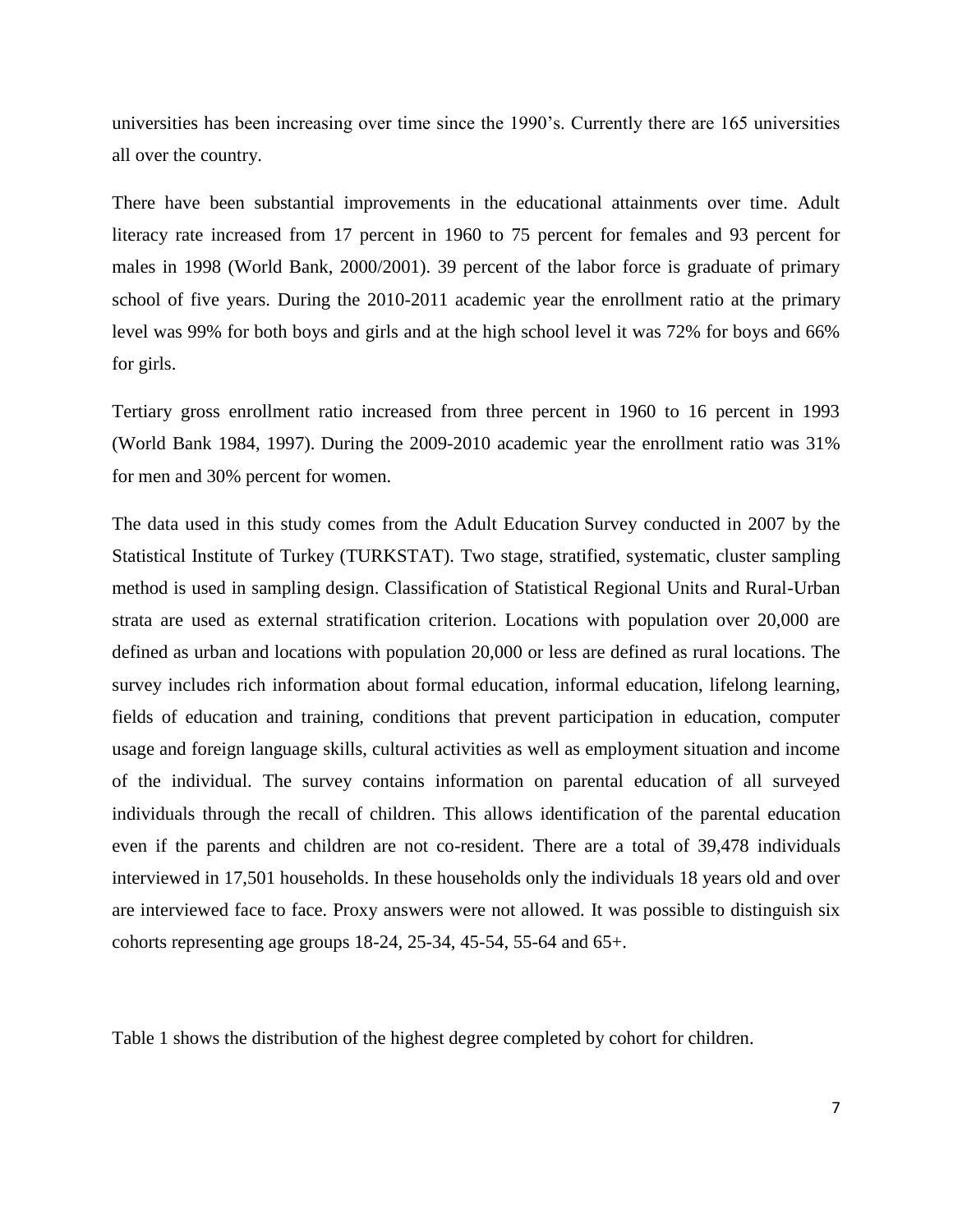As can be observed the youngest cohort of individuals (18-24 group) attained the highest levels of education. The oldest cohort (65 and over) have the lowest levels of education. This indicates substantial improvement over time in educational attainments. Table 2 gives the distribution of the highest degree completed by the mothers by cohort. For the cohort of 65 and over the average years of schooling for the mothers is very low. Substantial improvement over time in mother's educational attainment is observed. Table 3 gives the distribution of the highest degree completed by the fathers by cohort. Father's educational attainment is higher than that of mothers for all cohorts. Again the table indicates substantial improvement over time in the educational attainment of the fathers.

#### 4. EDUCATIONAL TRANSITION MATRICES

Markov educational transition matrices and several mobility measures are presented in this section. For this purpose four educational categories are distinguished. These are primary or less, middle school, high school and university. Primary or less includes illiterates, literates but not graduate of any school and primary school graduates. Parents' generation represents time period t and the children's generation represents time period  $t+1$ . We let  $p_{ii}$  show the probability that the educational outcome i in t moves to educational outcome j in t+1. P denotes the 4x4 matrix with elements pij. The transition matrix is estimated for the total sample covering the period before and including 1942 and 2007. Overall the estimated Markov educational transition matrix indicates substantial stagnation.

There are three mobility indicators used to measure the overall level of mobility. The first is the Prais (1955) and Shorrocks (1978) mobility index denoted by M(PS). It is defined as M(PS)=  $(1/(n-1)(n-tr(P))$  where n is the number of educational outcomes, P is the observed transition matrix and tr(P) is its trace. M(PS) takes values between zero and one. The value of one implies perfect mobility and the value of zero implies perfect immobility. Checchi et al. (1999) and Douboli et al. (2010) provide further information on this index. The second indicator is the upward and the third is the downward mobility indicators. The upward mobility indicator is the arithmetic average of the entries below the main diagonal of the P matrix. The downward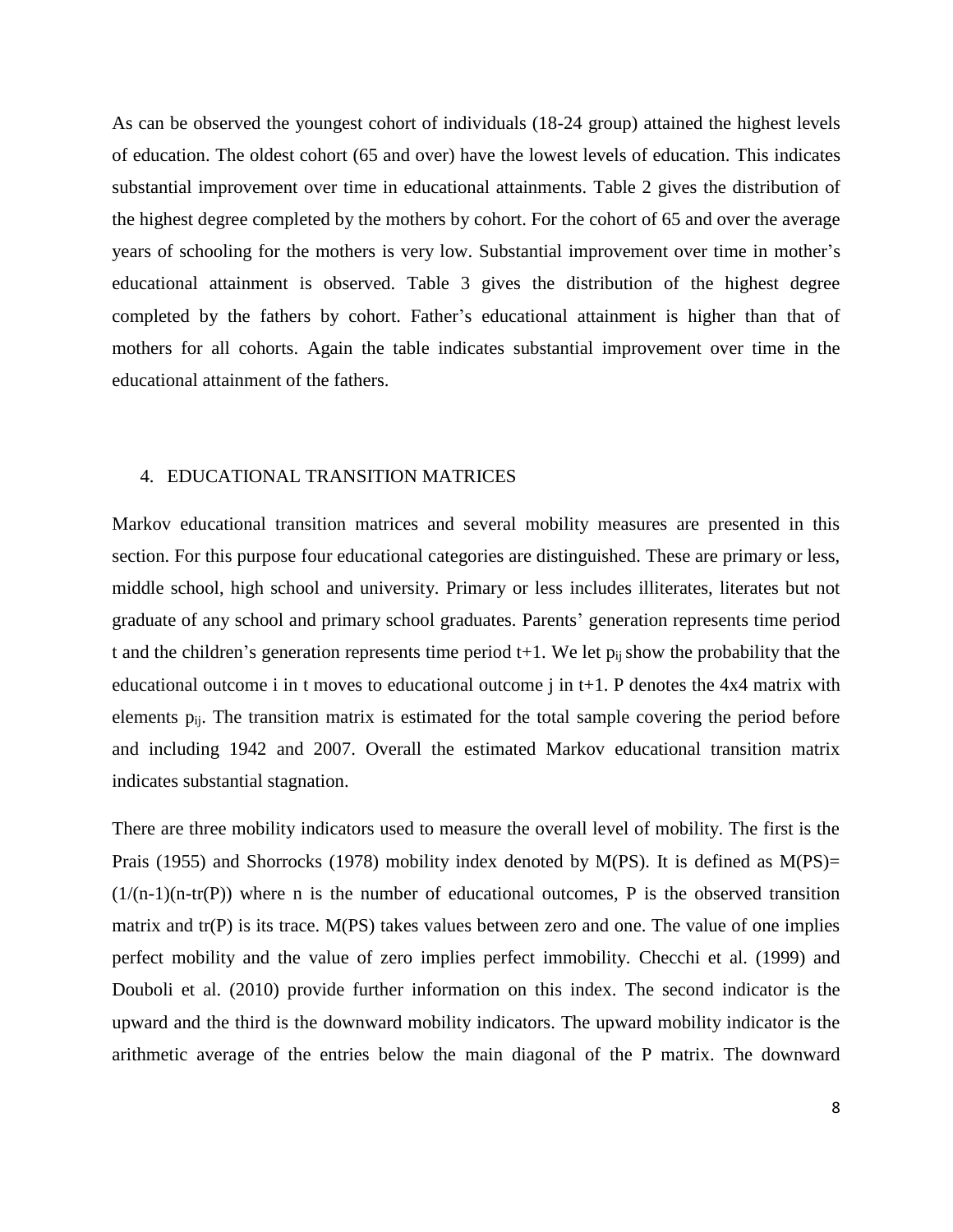mobility indicator is the arithmetic average of the entries above the main diagonal of the P matrix. The arithmetic average of the entries on the main diagonal of the P matrix gives the immobility ratio. Heineck and Riphahn (2007) and Douboli et al. (2010) provide further information on this index. The third indicator is the relative opportunities mobility indicator which is discussed by Bauer and Riphahn (2007). It shows "the extent to which the observed educational attainment of children are equally distributed across all parental backgrounds" (Douboli et al., 2010). These Mobility Indicators are presented below.

- 1) Prais-Shorrocks (Checchi et al. 1999)  $PS=(1/(n-1)$  (n-tr(P)) n = number of states. P is the transition matrix. Tr shows trace. 0 is perfect immobility, 1 is perfect mobility. PS=0.0846 in Turkey, in Greecefor daughters PS= 0.663 to 0.870 (Douboli et al., 2010).This indicates high immobility for Turkey.
- 2) Immobility Index (Heineck and Riphanh, 2007; Douboli et al., 2010). IMI=Arithmetic Average of the tr (P). IMI=  $0.4088$  in Turkey, in Greecefor daughters =  $0.342$  (Douboli et al., 2010).
- 3) Upward mobility Index: Arithmetic average of the entries below the main diagonal of P. UMI= 0.1995 in Turkey, in Greece for daughters =0.215-0.312 (Douboli et al., 2010).
- 4) Downward Mobility Index: Arithmetic Average of the entries above the main diagonal of P. DMI= 0.1239 in Turkey, in Greecefor daughters = 0.117-0.048 (Douboli et al., 2010).
- 5. INTERGENERATIONAL EDUCATIONAL COEFFICIENTS

Table 5 shows the intergenerational educational coefficient. It is the coefficient of the parent's education in the following equation:

 $CE_i = a + b PE_i + E_i$ 

CE: Child education.

PE: Mother education or father education.

E: Error term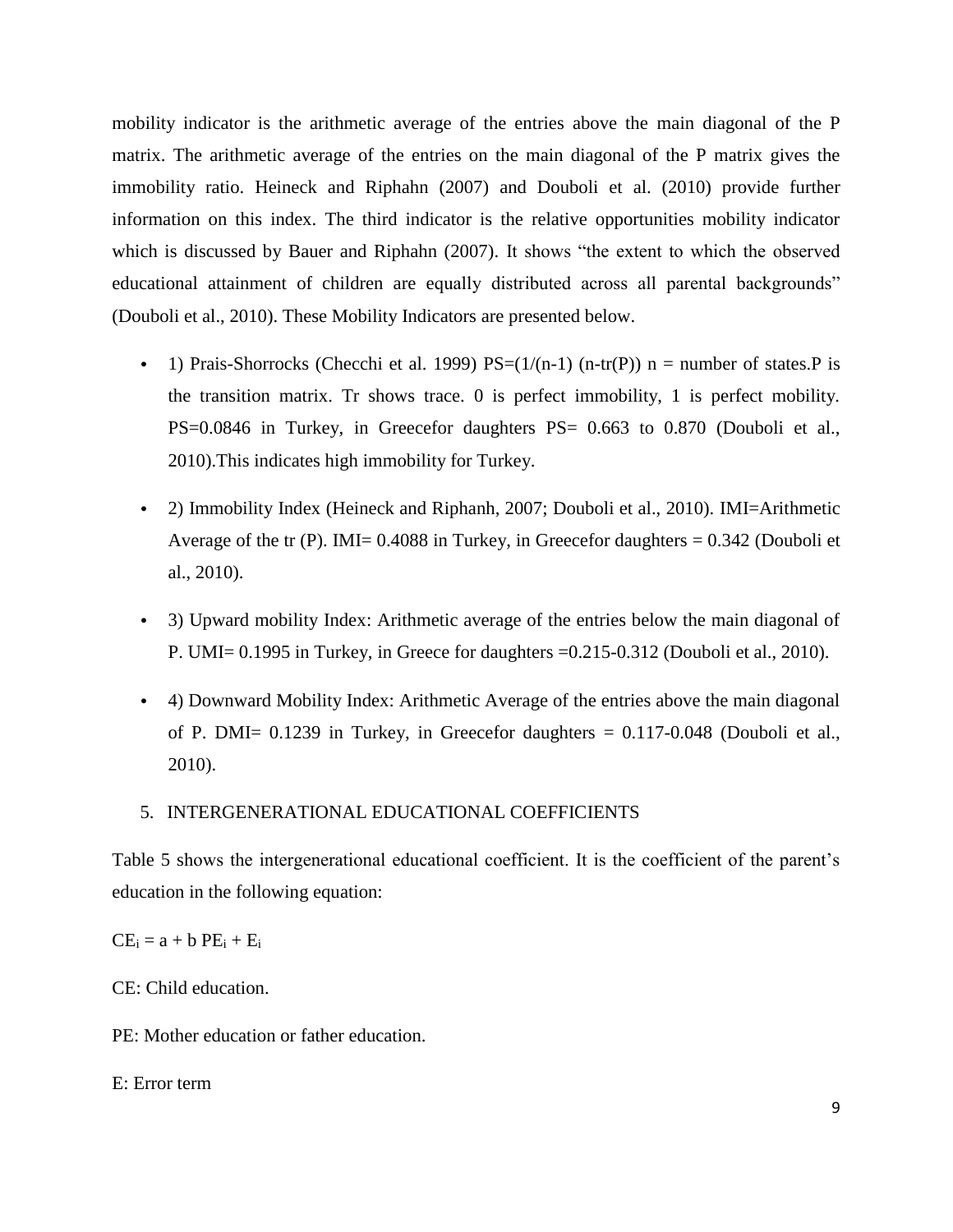A high value of b implies low intergenerational educational mobility and a low value of b implies high intergenerational mobility. A negative value of b implies educational attainment converges over time.

This equation is estimated for each cohort by OLS method and presented in Table 5.

The estimates in columns 2 and 4 include controls for the gender of the child and region of residence as rural and urban.

There are three observations to note in Table 5.

1) Children's educational attainment is positively affected by parental education as it is also shown by Belzil and Hansen (2003) and Cameron and Heckman (1998). The intergenerational educational coefficient of the mothers seem somewhat larger in magnitude than that of the fathers.

2) The intergenerational educational coefficients of both the mothers and the fathers decrease over the cohorts. This implies intergenerational educational mobility has increased significantly for the younger generations of children.

3) In general the intergenerational educational coefficients are smaller when the equations include controls for gender and region.

We can show that:

$$
b = r \left( \sigma_c / \sigma_f \right)
$$

Thus, the parameter b takes the ratio of standard deviations of the children to that of parents into account. Therefore, the change of inequality in educational outcomes over time between the two generations appears in the parameter b.

A decreasing b across the cohorts may be interpreted as an increase in educational mobility. However, it may be due to a reduction in the ( $\sigma_c/\sigma_f$ ) over the cohorts.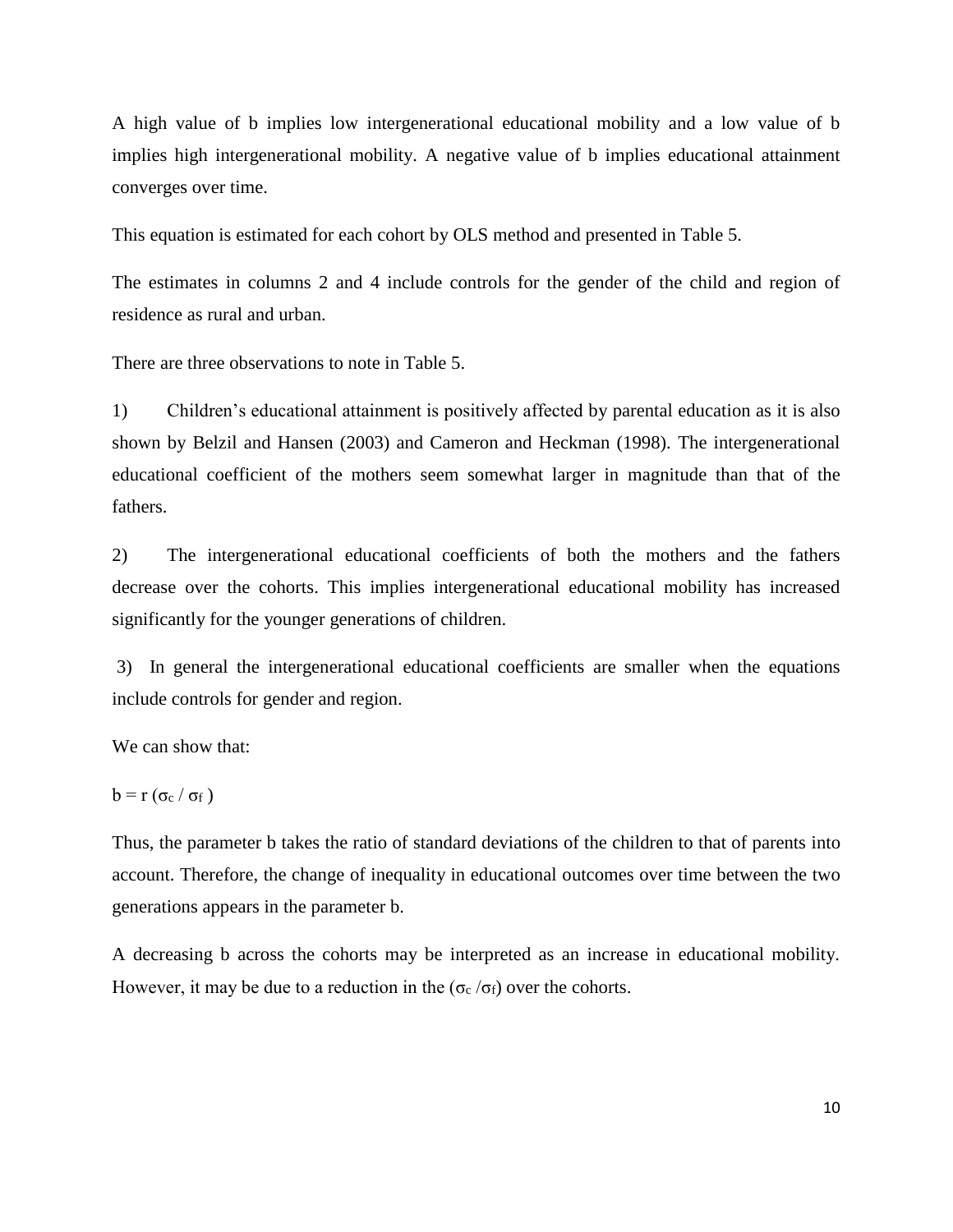Table 4 gives the standard deviations of the educational level of the children, mothers and fathers and their ratios. The ratio of the standard deviation of the children's education to that of their mother's and father's decreases over the cohorts.

Since the ratio of standard deviations decreased through time in Turkey, the parameter estimate of b includes the effect of the educational expansion over time. Therefore, I also estimated the correlation coefficient between parent and child education. Checci et al. (2008) shows that b is a relative measure of intergenerational mobility while the correlation coefficient is an absolute measure of intergenerational mobility. Hertz et al. (2007) show that the evolution of b and the correlation coefficient could differ over time which is what I find in this study also.

Table 6 shows the intergenerational educational Correlation Coefficient estimated from the following equation:

 $(CE_i / \sigma_c) = a + r (PE_i / \sigma_f) + E_i$ 

Here the CE and PE are divided by their respective standard errors. The coefficient r is the correlation coefficient of the children's and parents' education. There is no discernible pattern to the correlation coefficient over time as it is observed in Table 6 This the results in the table indicate no improvement over time in educational mobility in Turkey.

Table 7 shows the Intergenerational Educational Coefficient for mother by educational background. The sample is divided into two according to mother having primary school education or less and higher than primary school. The coefficients for the group of mothers' education is primary or less are higher than for the group of mothers' education post primary. This indicates higher educational persistence for the group of less educated mothers than for the better educated mothers.

Table 8 shows the intergenerational educational coefficient when the sample is divided according to father's education being primary or less and above primary. The coefficients for father primary or less are larger than the coefficients for father post primary indicating higher educational persistence for the group of less educated fathers than for the better educated fathers.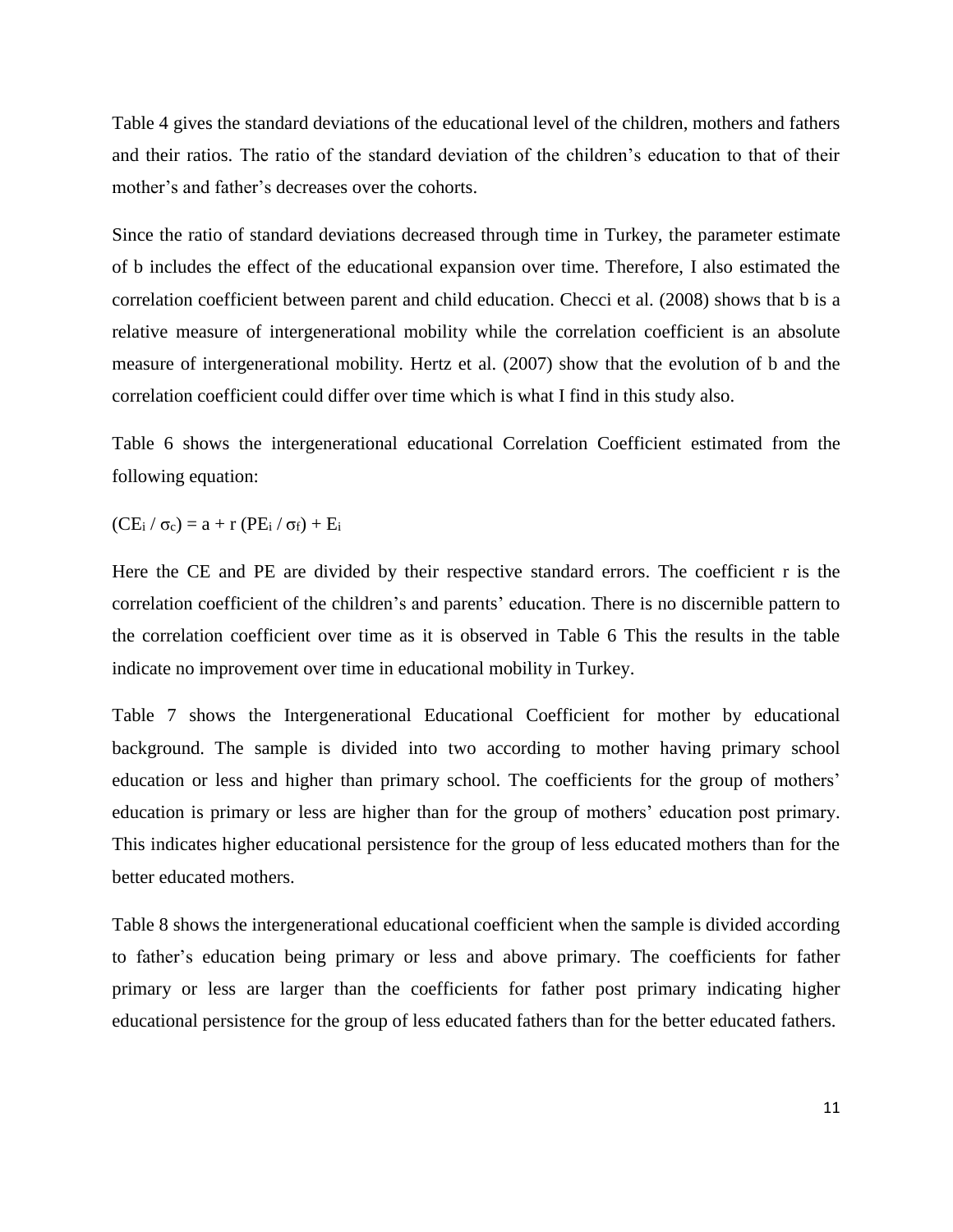Tables 7 and 8 imply that there is a stronger relationship between child and parent education when the parent educational background is poor. This result implies that the policy makers should concentrate on helping children with poor parental educational backgrounds.

Table 9 shows the intergenerational educational coefficient by alternative definitions of educational background. The two alternatives used are the average parental schooling and the education level of the parent with the highest education. The coefficients are larger when average parental schooling is used. In both cases the coefficients decline overtime smoothly indicating an increase in the educational mobility over time in Turkey.

Figure 1 shows the expected number of years of education by birth cohort for the levels of father education completed. This figure indicates a persistent gap between individuals and their fathers schooling. Only individuals with tertiary educated father constantly achieve close to 14 years of schooling. Children from the disadvantaged group of fathers who are not a graduate of any school have about 4 years of schooling. However, their schooling attainment is increasing over time.

### 6. ORDERED PROBIT MODEL ESTIMATES

Table 11 presents the estimates of an ordered probit model for the completed education levels categorized into four levels as primary or less, middle school, high school and university education. Primary is taken as the reference category. The model is estimated separately for each birth cohort. Gender takes a value of one for male individuals. Urban takes a value of one for individuals located in urban areas. All of the coefficient estimates are statistically significant.

The parental education background is represented by the highest completed level of education by the father. Father's education is an important determinant of an individual's education. Father primary or less has the lowest impact and the father university has the highest impact on the individual's education. At all education levels the effect of father's education declines over time indicating increased educational mobility.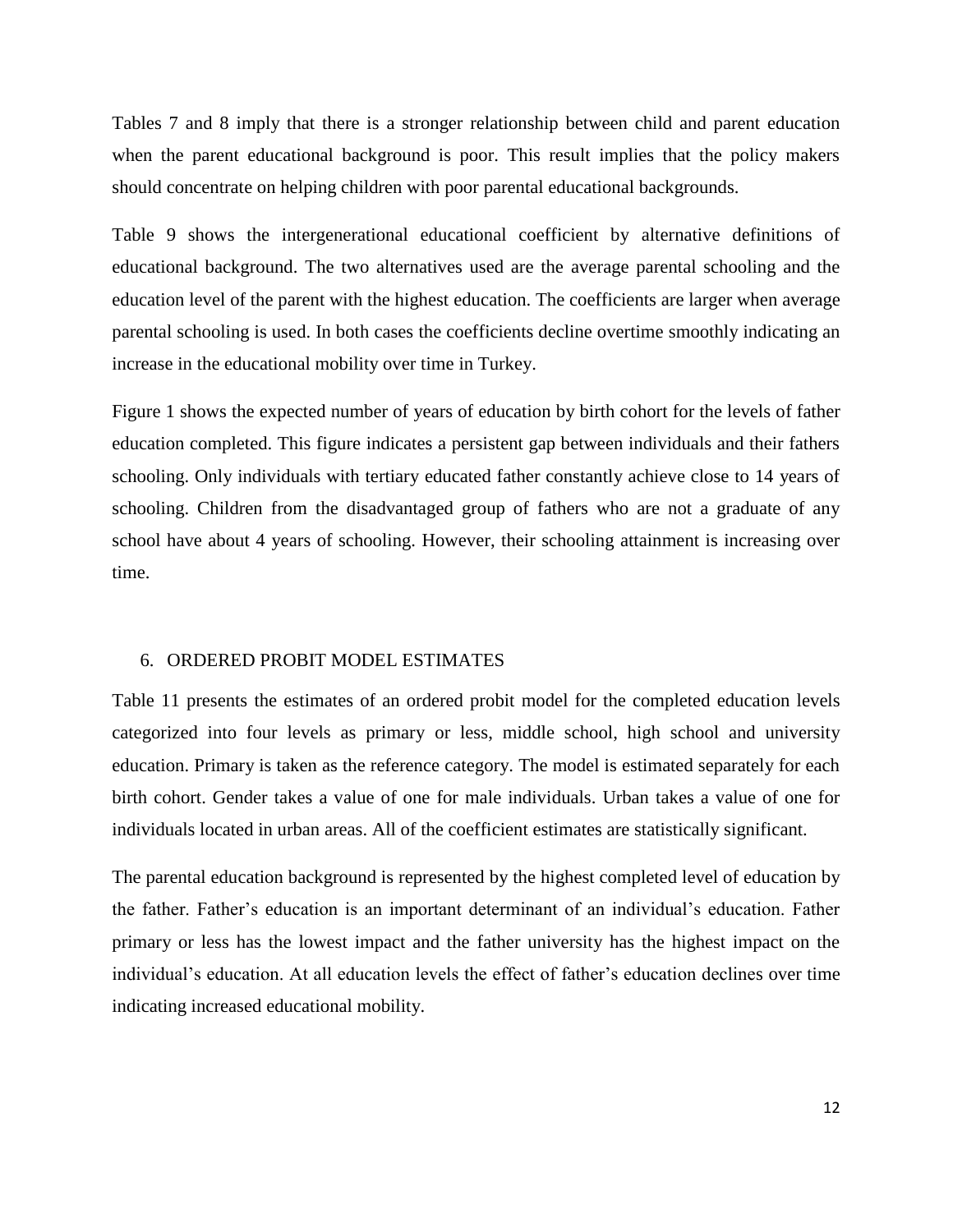The effect of being male on educational attainment is positive, statistically significant and declines over time. This implies that the gender gap in education has declined significantly over time.

The effect of living in an urban location on educational attainment is positive, statistically significant and declines over time. This implies that the rural-urban gap in educational attainment declined over time.

# 6.1. PREDICTED PROBABILITIES

The ordered probit estimates can be used to compute the predicted probability of completing a level of schooling, say university for an individual, born in cohort say 18-24, with father's education say primary or less. This probability describes the educational opportunity of the individual. It is the probability of completing university level education.

We now show the probability of achieving a given level of education for individuals of different father educational background for each birth cohort. These are shown in Figure 2

The figures consider the predicted probabilities of high school and university level education completion. The figures show the predicted probabilities and the 90% confidence intervals. The confidence intervals are shown with dotted lines. The lines with triangular markers in pink represent the probability of attaining university degree. The lines with square markers in blue represent the probability of attaining high school degree.

The likelihood of completing high school increases across cohorts in all of the four figures which correspond to different father's educational level. In all cases there is greater dispersion in completing the university education than completing the high school education. For the youngest cohort of 18-24 the probability of attaining university education falls probably because this age group is too young yet for university graduation.

Only the individuals whose fathers completed university have the highest probability of completing university of about 70% in the middle cohorts.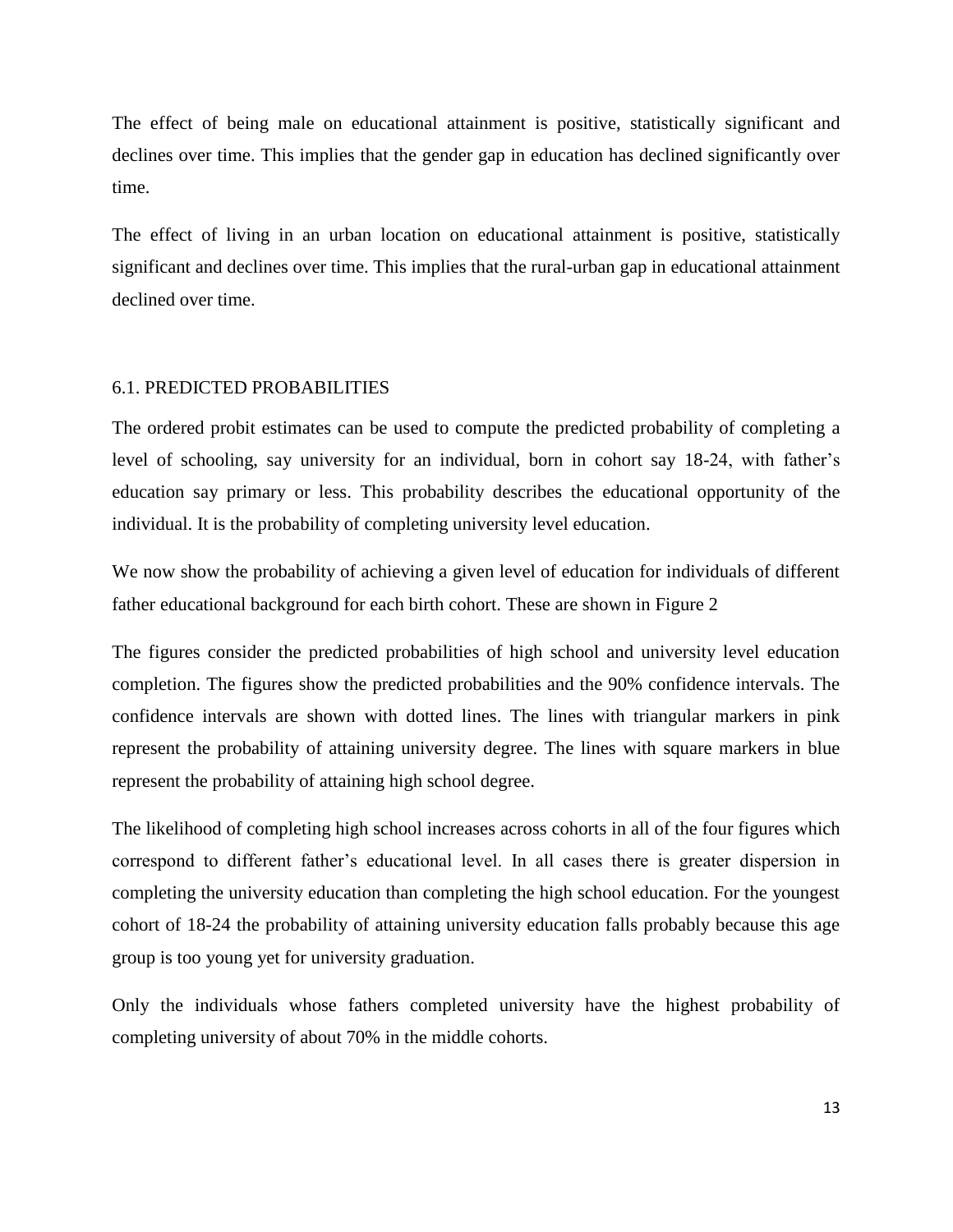Only for the individuals whose father is illiterate or primary school graduate, the probability of attaining university degree is lower than the probability of attaining high school degree. In this case the probability of attaining university degree is about 5 %.

The probability of attaining a university degree declines as the father's completed schooling level declines. The probability of attaining a university degree is around 70-80% for those whose fathers have a university degree. This probability goes down to around 45% for those whose fathers have a high school degree. The same probability goes down to 30% for those whose fathers have a middle school degree. It is only 5% for those whose fathers are illiterate or primary school graduate.

# 6.2. PREDICTED PROBABILITIES FOR URBAN MEN AND WOMEN

The next set of four figures give the predicted probabilities for urban men. The following next set of four figures give the predicted probabilities for urban women. Each of the four figures correspond to different level of education for the father. The general shapes of the predicted probabilities for university and high school degrees are similar for men and women. The only difference is that at all levels men's predicted probabilities are higher than that of the women's predicted probabilities.

#### 7. CONCLUSIONS

This paper which investigates intergenerational educational mobility over time is the first study in Turkey. Previous studies such as Tansel (2002) addressed this topic for one point in time while the current study provides a perspective over the (at least) last 65 years. For this purpose I use the Adult Education Survey of 2007. This survey provides information on parent education through recall of the children. This identifies parent education even if the parents and children are not co-resident. I estimate the educational transition matrix, mobility indicators, intergenerational educational coefficients and intergenerational educational correlation coefficients by regression analysis. Further ordered probit models of completed education are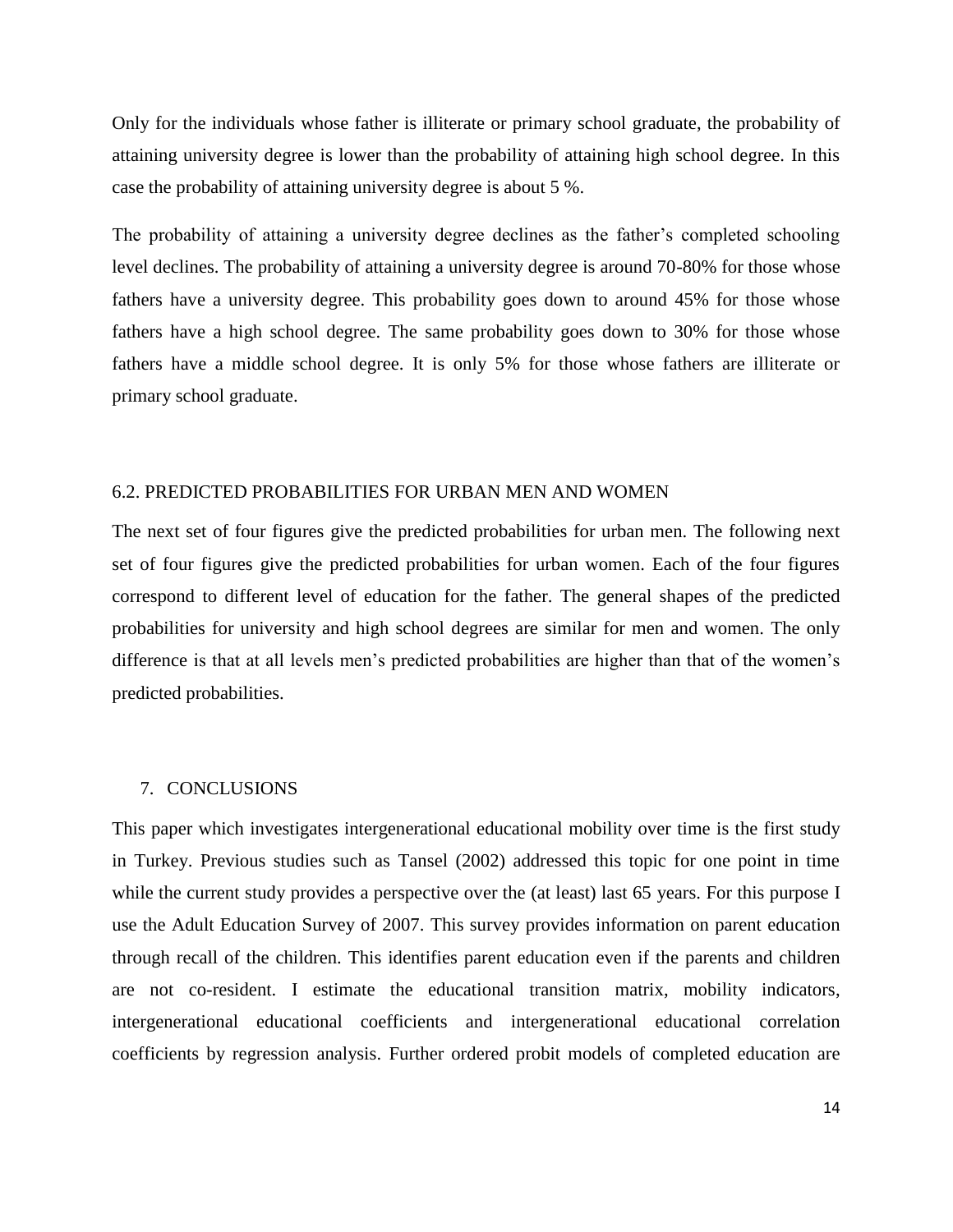estimated allowing computation of predicted probabilities which describe the educational opportunities across cohorts for different parental educational backgrounds.

The educational attainment of individuals seem somewhat more strongly related to their mother's education than to their father's education. In some cases the mother's and father's educational coefficients are similar in magnitude.

The results show that the intergenerational educational coefficient has declined over time indicating increased educational mobility and improved educational opportunity recently in Turkey. This result is true when regression coefficient is used. The pattern in evolution over time is less clear when correlation coefficient is used. However the association between parent and child education is still strong. In particular, the parent child educational relationship are found to be stronger when parents have poor educational background such as primary education or less compared to post primary educational background. This strong association at poor educational background levels imply that educational policy should in particular target group of children with low parental education levels.

The chances of attaining university degree is higher than the chances of completing high school at all levels of fathers educational background except the education level primary or less for the father. The probability of attaining university degree for a child increases as fathers' completed schooling level increases. The children born to fathers with primary or less education have only 5 percent probability of attaining a university degree while the children born to fathers with a university education have probability of 70-80 percent of completing university education.

One of the important results indicate that at all levels of fathers educational background, men's predicted probabilities of completing high school or the university education are substantially higher than that of the women's.

The results imply that educational policy should target children from low parental educational backgrounds as well as women overall.

Future research will compare earlier and later sub-periods in order to further identify the evolution of mobility over time. Estimations will be carried out separately for male and female children and mother father pairs in order to identify differences in any by gender.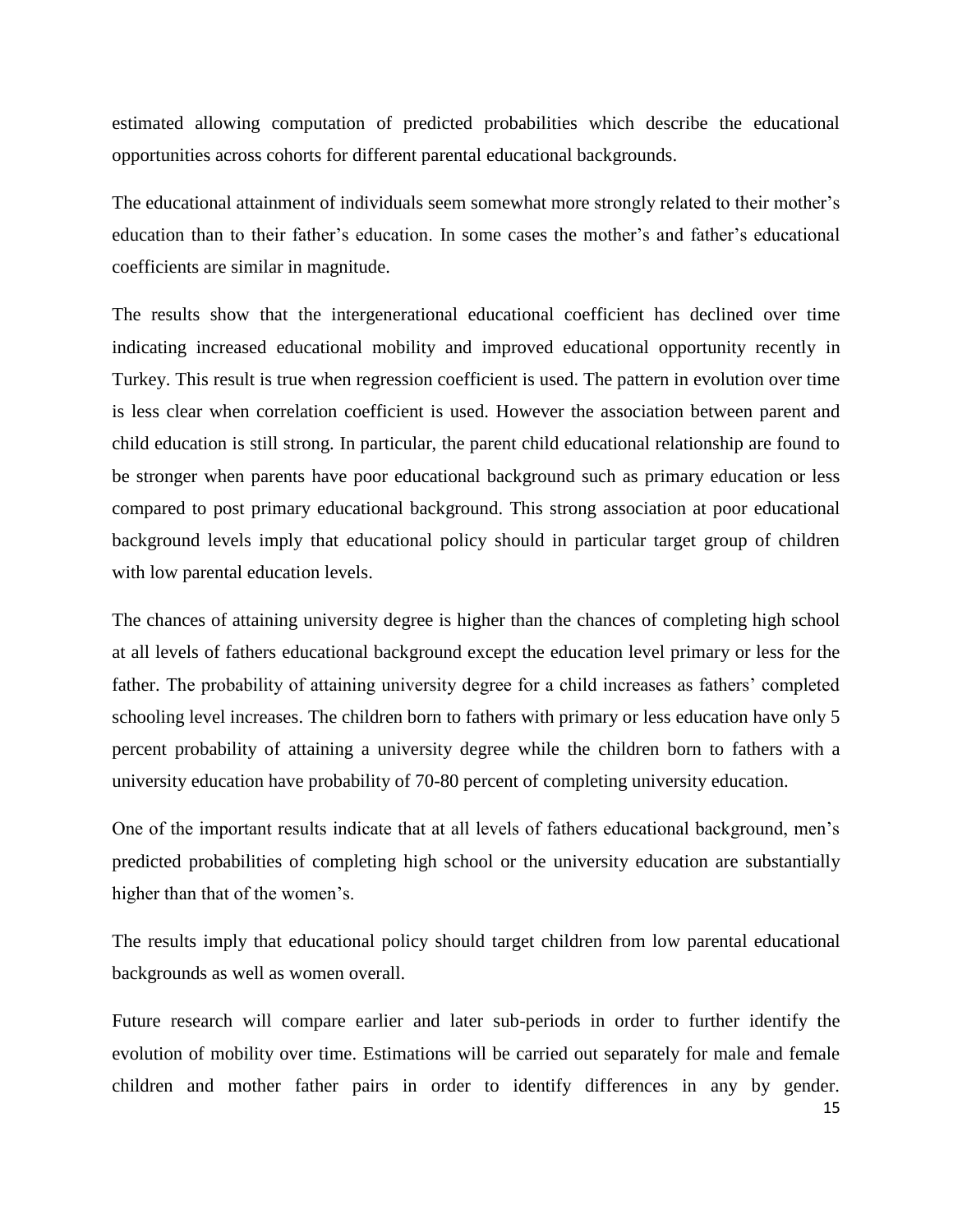Decompositions will be carried out in order to explicitly isolate the effect of educational expansion. Finally, different regions of Turkey will be studied to see if there are any regional differences in the educational mobility patterns.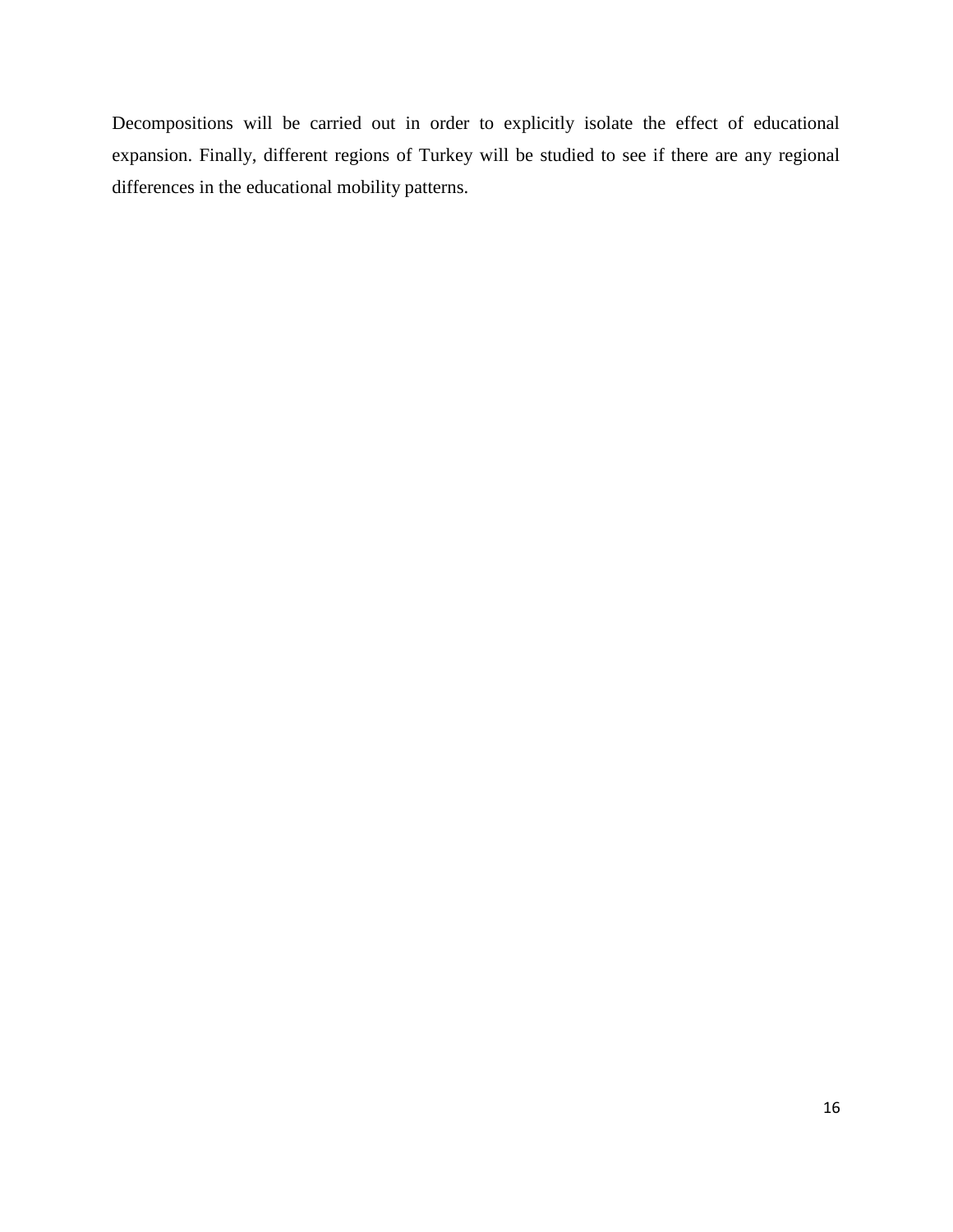# REFERENCES

- d'Addio, A.C. (2007) "Intergenerational Transmission of Disadvantage: Mobility or Immobility across Generations? A Review of the Evidence for OECD Countries", OECD Social, Employment and Migration Working Paper No: 52.
- Aydemir, A., W. H. Chen and M. Corak (2008) "Intergenerational Education Mobility among the Children of Canadian Immigrants", Bonn: Institute for the Study of Labor (IZA) Discussion Paper No: 3759.
- Bauer, Philipp and Regina T. Riphahn, (2007) "Heterogeneity in the Intergenerational Transmission of Educational Attainment: Evidence from Switzerland on Natives and Second Generation Immigrants", Journal of Population Economics 20(1), 121-148.
- Becker, G.S. (1988) "Family Economics and Macro Behaviors", The American Economic Review, 78: 1–13.
- Becker, S. G., and N. Tomes (1986) "Human Capital and the Rise and Fall of Families", Journal of Labor Economics, 4: S1–S39.
- Behrman J. (1997) "Mother's Schooling and Child Education: A Survey", University of Pennsylvania, Economics Department, Discussion Paper No: 025.
- Behrman, J., and M. Rosenzweig (2002) "Does Increasing Women's Schooling Raise the Schooling of the Next Generation? ", American Economic Review, 92(1): 323–334.
- Belzil, C., and J. Hansen (2003) "Structural Estimates of the Intergenerational Education Correlation", Journal of Applied Econometrics, 18(6): 679–696.
- Black S. E. and P. J. Devereux (2010) "Recent Developments in Intergenerational Mobility", National Bureau of Economic Research (NBER) Working Paper No: 15889. <http://www.nber.org/papers/w15889>
- Black, Sandra E., Paul J. Devereux, and Kjell G. Salvanes, (2005) "Why the Apple Doesn't Fall Far: Understanding Intergenerational Transmission of Human Capital", American Economic Review 95(1), 437-449
- Blanden, Jo, and Stephen Machin (2004) "Educational Inequality and the Expansion of UK Higher Education", Scottish Journal of Political Economy, 51(2), 230-249.
- Blanden, Jo, Paul Gregg, and Stephen Machin (2005) "Intergenerational Mobility in Europe and North America", A Report Supported by Sutton Trust, Centre for Economic Performance, London, mimeo.
- Cameron, S., and J. Heckman (1998) "Life Cycle Schooling and Dynamic Selection Bias: Models and Evidence for Five Cohorts of American Males", Journal of Political Economy, 106(2), 262–333.
- Causa, O., S. Dantan and Å. Johansson (2009)"Intergenerational Social Mobility in European OECD Countries", OECD Economics Department Working Paper No: 709.
- Checchi, D. and L. Flabbi (2006) "Intergenerational Mobility and Schooling Decisions in Italy and Germany: the Impact of Secondary School Tracks", Bonn: Institute for the Study of Labor (IZA) Discussion Paper No: 2348.
- Checchi, D., C. Fiorio, and M. Leonardi (2008) "Intergenerational Persistence in Educational Attainment in Italy", Bonn: Institute for the Study of Labor (IZA) Discussion Paper No: 3622.
- Checchi D., A, Ichino and A. Rustichini (1999) "More Equal But Less Mobile? Educational Financing and Intergenerational Mobility in Italy and in the US", Journal of Public Economics , 71, 351-393.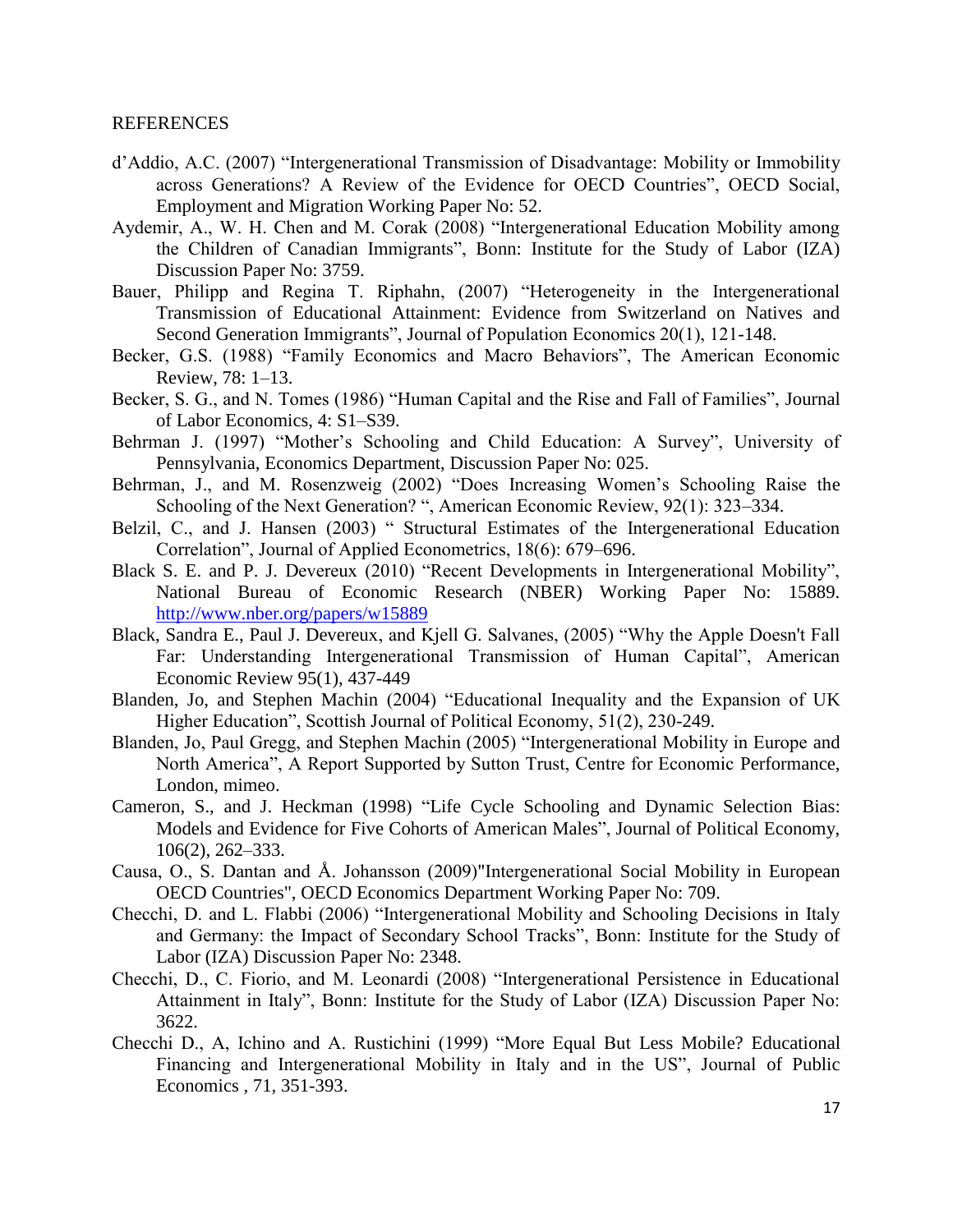- Chevalier, A. (2004) "Parental Education and Child's Education: A Natural Experiment", Institute for the Study of Labor (IZA) Discussion Paper No: 1153.
- Chevalier, A., K. Denny, and M. McMahon (2007) "A Multi-Country Study of Inter-generational Educational Mobility", In Education and inequality across Europe. Edward Elgar.
- Comi, S. (2004) "Intergenerational Mobility in Europe: Evidence from ECHP", Munich: CESIfo Conference on Schooling and Human Capital Formation in the Global Economy.
- Daouli, Joan, Michael Demoussis and Nicholas Giannokopoulos (2010) "Mothers Fathers and Daughters: Intergenerational Transmission of Education in Greece", Economics of Education Review, 29(1): 83-93.
- Di Paolo, Antonio (2011) "Parental Education and Familly Characteristics: Educational Opportunities Across Cohorts in Italy and Spain", Document de Treball, XREAP2010-5.
- Farré, L., R. Klein and F. Vella (2012) "Does Increasing Parents' Schooling Raise the Schooling of the Next Generation? Evidence Based on Conditional Second Moments", Oxford Bulletin of Economics and Statistics, Forthcoming.
- Ferreira, F., J. Gignoux and M. Aran (2009) " Inequality of Economic Opportunity in Turkey", Ankara: SPO-World Bank Welfare and Social Policy Working Paper No: 3.
- Ferreira, F. and J. Gignoux (2009) " Inequality of Opportunity for Education: The case of Turkey", Ankara: SPO-World Bank Welfare and Social Policy Working Paper No: 4.
- Education Reform Initiative (2009) " Inequality of Opprotunities in Education", İstanbul: Eğitim Reformu Girişimi.
- de Haan, M. (2008) "The Effect of Parents' Schooling on Child's Schooling A Nonparametric Bounds Analysis", Amsterdam: Tinbergen Institute Discussion Paper No: TI 2008-061/3.
- Haveman, R., and B. Wolfe (1995) "The Determinants of Children's Attainments: A Review of Methods and Findings", Journal of Economic Literature, 33: 1829–1878.
- Heineck, G. and R. T. Riphahn (2009) "Intergenerational Transmission of Educational Attainment in Germany - The Last Five Decades", Jahrbücher für Nationalökonomie und Statistik, 229(1): 36-60.
- Helmuth C., P. De Donder and P. Pestieau (2009) "Education and Social Mobility", CESifo Working Paper No: 2951.
- Holmlund, H., M. Lindahl, and E. Plug (2008) "Estimating the Intergenerational Schooling Effect: A Comparison of Methods", Bonn: Institute for the Study of Labor (IZA) Discussion Paper No: 3630.
- Holmlund, H., M. Lindahl, and E. Plug (2011) "The Causal Effect of Parents' Schooling on Children's Schooling: A Comparison of Estimation Methods," Journal of Economic Literature, 49(3): 615–651.
- Hertz, T., T. Jayasundera, P. Piraino, S. Selcuk, N. Smith, and A. Verashchagina (2008) " The Inheritance of Educational Inequality: International Comparisons and Fifty-Year Trends", Advances in Economic Analysis and Policy 7(2), 1775.1775.
- Iannelli, C. and L. Paterson (2005) "Does Education Promote Social Mobility?",CES Briefings No. 35, Edinburgh.
- Lauer, Charlotte (2003) "Family Background, Cohort and Education: A French-German Comparison Based on a Multivariate Ordered Probit Model of Educational Attainment", Labour Economics 10(2), 231-251.
- Lillard, L. A., & Willis, R. J. (1994) "Intergenerational Educational Mobility: Effects of Family and State in Malaysia", Journal of Human Resources, 29(4): 1126–1166.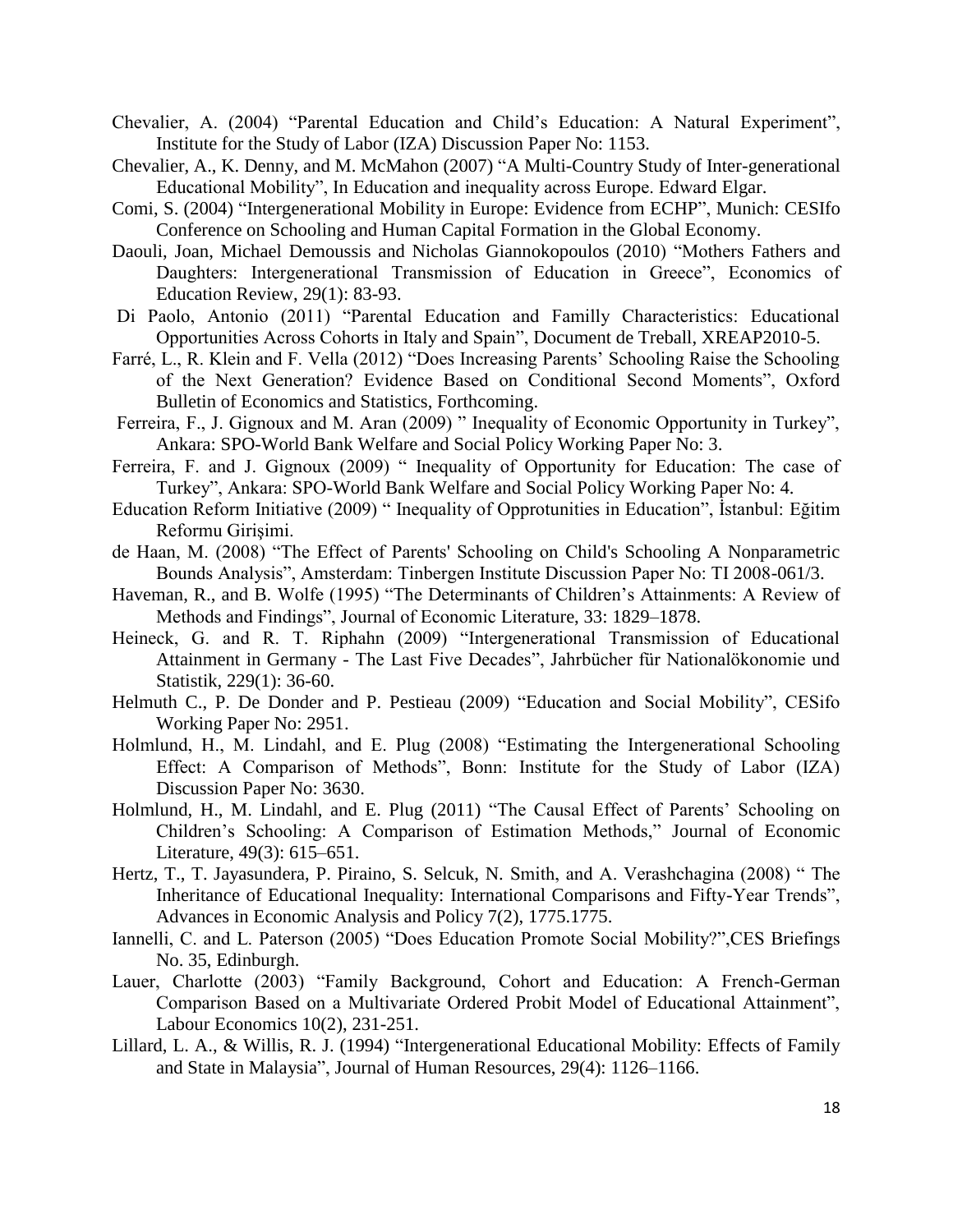- Machin, Stephen and Anna Vignoles (2004) "Educational Inequality: The Widening Socio-Economic Gap", Fiscal Studies 25(2), 107-128.
- Mejia, D. and M. St-Pierre (2008) "Unequal Opportunities and Human Capital Formation", Journal of Development Economics, 86(2), 395-413.
- Niknami, Susan (2010) "Intergenerational Transmission of Education among Immigrant Mothers and their Daughters in Sweden", Stockholm: The Stockholm University, Linnaeus Center for Integration Studies Working Paper No: 2010:10.
- Nimubona, A. D. and D. Vencatachellum (2007) "Intergenerational Education Mobility of Black and White South Africans", Journal of Population Economics, 20:149–182.
- Oreopoulos, Philip, Marianne E. Page, and Ann Huff Stevens (2006) "The Intergenerational Effects of Compulsory Schooling", Journal of Labor Economics, 24(4), 729-760.
- Oosterbeek, H. (1995) "Choosing the Optimum Mix of Duration and Effort in Education", Economics of Education Review, 14 (3) : 253-263.
- Paes de Barros, R., F. Ferreira, J. Molinas Vega and J. S. Chanduvi (2009) " Measuring Inequality of Opportunities in Latin America and the Caribbean", Washington, DC: Latin American Development Forum Series.
- Pascual, M. (2009) "Intergenerational Income Mobility: The Transmission of Socioeconomic Status in Spain", Journal of Policy Modeling, 31: 835–846.
- Pereira, P. T. (2010) Intergenerational Transmission of Education: An Alert to Empirical Implementation ", Bonn: Institute for the Study of Labor (IZA) Discussion Paper No: 5074.
- Plug, E. (2004) "Estimating the Effect of Mother's Schooling on Children's Education Using a Sample of Adoptees", American Economic Review, 94(1): 358-368.
- Plug, E., and W. Vijverberg (2003) " Schooling, Family Background, and Adoption: Is It Nature or Is It Nurture?", Journal of Political Economy, 111(3): 611–641.
- Prais, S. J. (1955) "Measuring Social Mobility", *Journal of the Royal Statistical Society, Series A*, 118, 56–66.
- Pronzato, C. (2012) "An Examination of Paternal and Maternal Intergenerational Transmission of Schooling", Journal of Population Economics, 25(2): 591-608.
- Rosenzweig, M., and K. Wolpin (1994) "Inequality among Young Adult Siblings, Public Assistance Programs, and Intergenerational Living Arrangements", Journal of Human Resources, 29(4): 1101–1125.
- Rumberger, R.W. (2010) "Education and the Reproduction of Economic Inequality in the United States: An Empirical Investigation", Economics of Education Review, 29(2): 246-254.
- Sapelli, C. (2009) "The Evolution of the Intergenerational Mobility of Education in Chile by Cohorts: Facts and Possible Causes", Santiago, Chile: Pontificia Universidad Catolica de Chile, Instituto de Economia Working Paper No: 348.
- Sacerdote, B. (2002) "The Nature and Nurture of Economic Outcomes", American Economic Review, 92(2), 344–348.
- Schuetz, Gabriela, Heinrich W. Ursprung, and Ludger Woessmann, (2005) "Education Policy and Equality of Opportunity", Munich: CESifo Working Paper No. 1518.
- Sen, Anindya and Anthony, Clemente (2010) "Intergenerational Correlations in Educational Attainment: Birth Order and Family Size Effects Using Canadian Data", Economics of Education Review, 29(1): 147-155.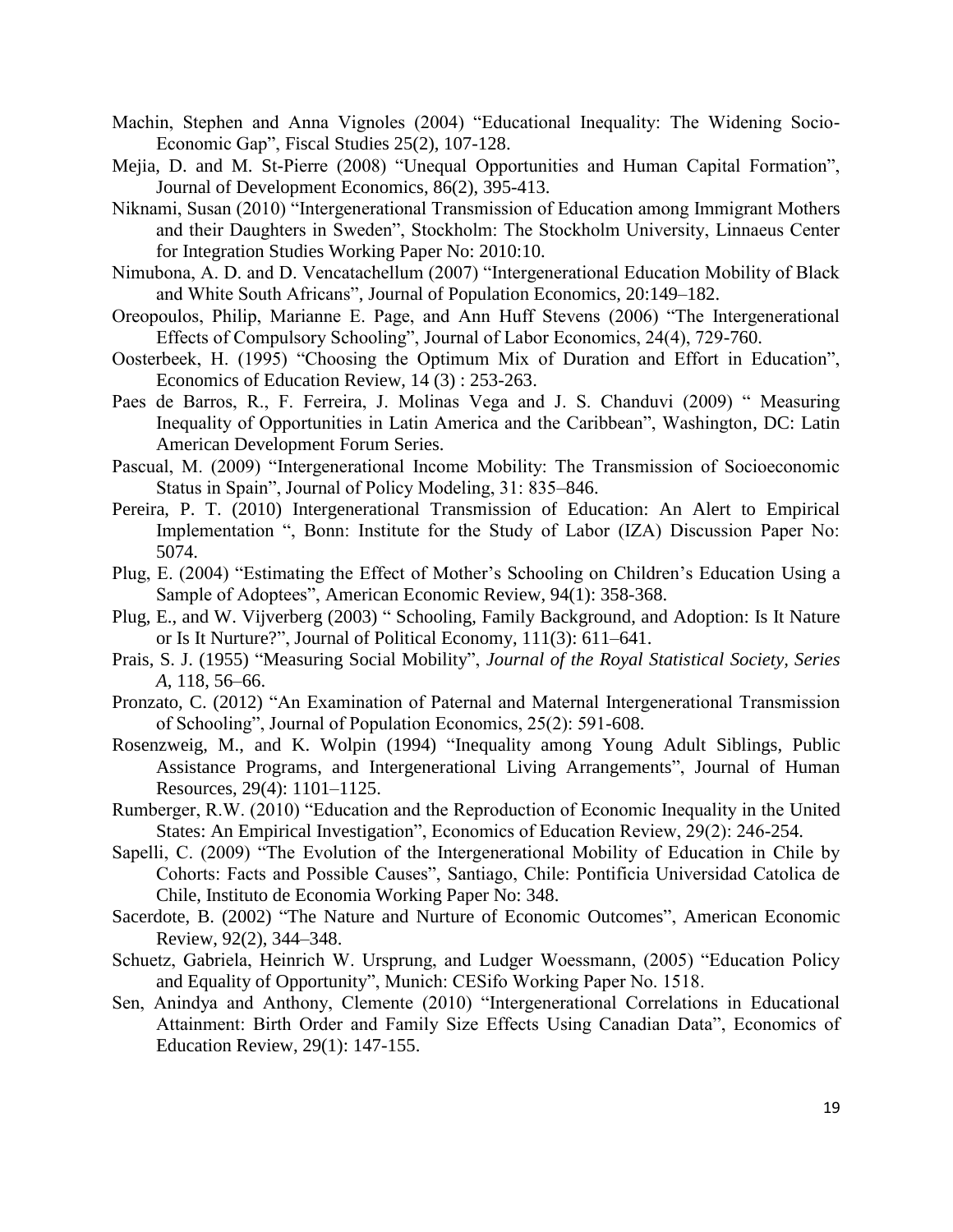- Schultz, T. Paul (2002) "Why Governments Should Invest More to Educate Girls",World Development, 30(2): 207–225.
- Shorrocks, A. F. (1978) "The Measurement of Mobility", Econometrica, 46: 1013–1024.
- Silles, Mary, A. (2011) " Intergenerational Effects of Parental Scchooling on the Cognitive and Non-Cognitive Development of Children", Economics of Education Review, 30(2): 258- 268.
- Solon, Gary (1999) "Intergenerational Mobility in the Labor Market", In Handbook of Labor Economics, Vol. 3, O. Ashenfelter and D. Card (editors). Amsterdam: Elsevier Science B.V.
- Tansel, Aysit (2002) "Determinants of School Attainment of Boys and Girls in Turkey: Individual, Household and Community Factors", Economics of Education Review, 21(5): 455-470.
- Woessmann, Ludger, (2004) "How Equal are Educational Opportunities? Family Background and Student Achievement in Europe and the United States", Munich: CESifo Working Paper No: 1162.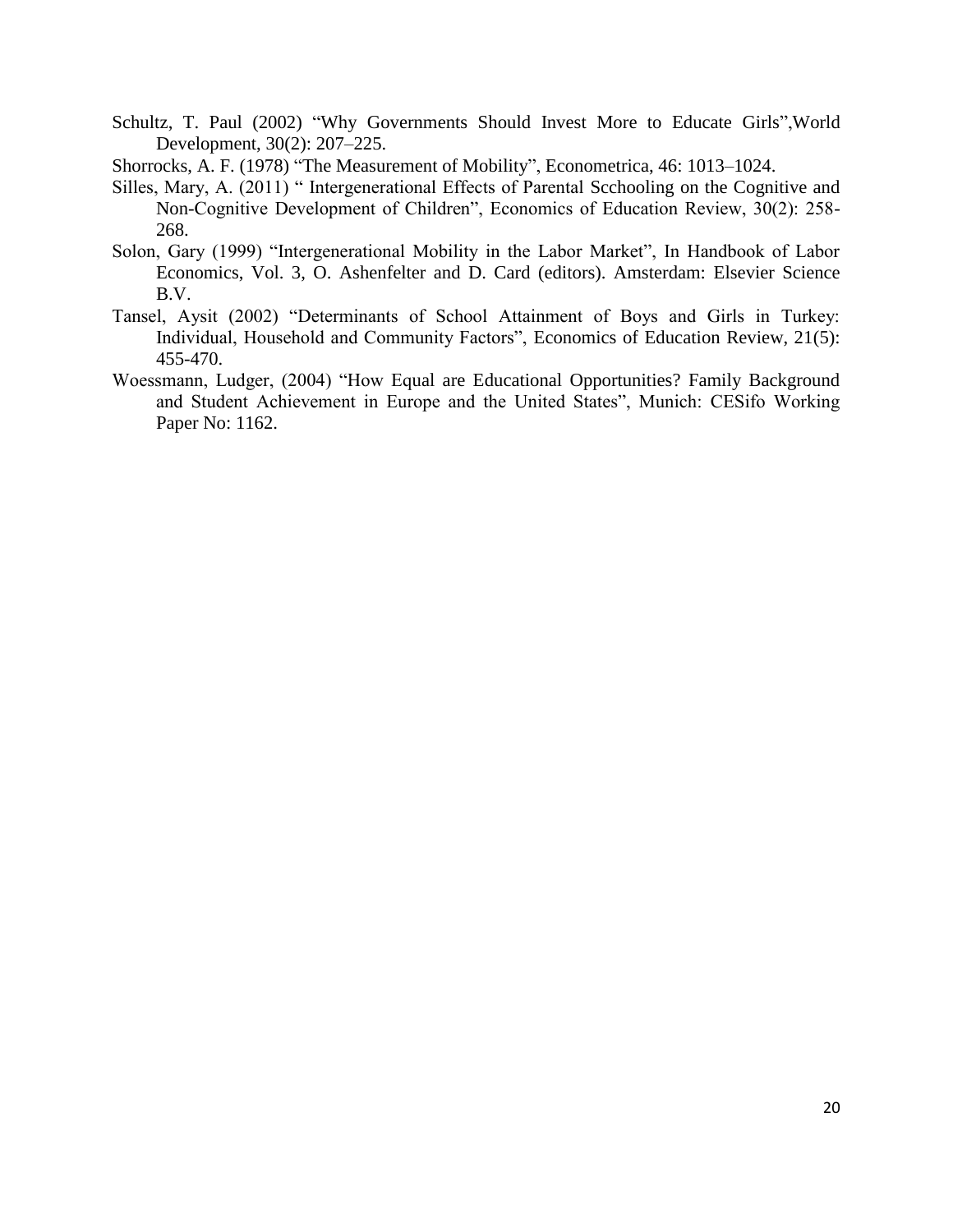| cohort    | illiterate<br>$(0 \text{ years})$ | literate<br>$(2 \text{ years})$ | primary<br>$(5 \text{ years})$ | middle<br>$(8 \text{ years})$ | high school<br>$(11 \text{ years})$ | university<br>$(15 \text{ years})$ | number of<br>observation | average<br>years of<br>education |
|-----------|-----------------------------------|---------------------------------|--------------------------------|-------------------------------|-------------------------------------|------------------------------------|--------------------------|----------------------------------|
| 18-24     | 4.0                               | 8.1                             | 17.9                           | 21.0                          | 41.0                                | 7.9                                | 5,867                    | 8.44                             |
| 25-34     | 4.5                               | 2.8                             | 44.1                           | 10.9                          | 23.2                                | 14.5                               | 9,615                    | 7.86                             |
| $35 - 44$ | 7.2                               | 4.4                             | 53.5                           | 10.6                          | 14.4                                | 9.9                                | 8,282                    | 6.69                             |
| $45 - 54$ | 12.4                              | 7.0                             | 51.4                           | 7.3                           | 13.0                                | 8.9                                | 6,908                    | 6.06                             |
| 55-64     | 22.7                              | 12.2                            | 45.1                           | 5.8                           | 7.0                                 | 7.1                                | 4,514                    | 4.8                              |
| $65+$     | 40.5                              | 19.3                            | 31.7                           | 2.7                           | 3.2                                 | 2.6                                | 4,292                    | 2.93                             |

Table 1: Highest Degree Completed by Cohort (Children, %)

Table 2: Highest Degree Completed by Cohort (Mothers, %)

| cohort    | unknown<br>$(0 \text{ years})$ | non-<br>graduate<br>$(1 \text{ years})$ | primary<br>$(5 \text{ years})$ | middle<br>$(8 \text{ years})$ | high school<br>$(11 \text{ years})$ | university<br>$(15 \text{ years})$ | number of<br>observation | average<br>years of<br>education |
|-----------|--------------------------------|-----------------------------------------|--------------------------------|-------------------------------|-------------------------------------|------------------------------------|--------------------------|----------------------------------|
| 18-24     | 0.1                            | 38.3                                    | 48.5                           | 5.0                           | 5.6                                 | 2.5                                | 5,867                    | 4.2                              |
| $25 - 34$ | 0.2                            | 48.5                                    | 43.9                           | 3.3                           | 2.8                                 | 1.4                                | 9,615                    | 3.46                             |
| $35 - 44$ | 0.3                            | 63.4                                    | 32.6                           | 1.8                           | 1.3                                 | 0.5                                | 8,282                    | 2.63                             |
| $45 - 54$ | 0.5                            | 71.0                                    | 25.6                           | 1.6                           | 1.0                                 | 0.3                                | 6,908                    | 2.27                             |
| 55-64     | 0.8                            | 80.4                                    | 16.5                           | 1.1                           | 1.0                                 | 0.2                                | 4,514                    | 1.86                             |
| $65+$     | 1.5                            | 90.5                                    | 6.7                            | 0.6                           | 0.5                                 | 0.1                                | 4,292                    | 1.36                             |

Table 3: Highest Degree Completed by Cohort (Fathers, %)

| cohort    | unknown<br>$(0 \text{ years})$ | non-<br>graduate<br>$(1 \text{ years})$ | primary<br>$(5 \text{ years})$ | middle<br>$(8 \text{ years})$ | high school<br>$(11 \text{ years})$ | university<br>$(15 \text{ years})$ | number of<br>observation | average<br>years of<br>education |
|-----------|--------------------------------|-----------------------------------------|--------------------------------|-------------------------------|-------------------------------------|------------------------------------|--------------------------|----------------------------------|
| 18-24     | 0.1                            | 16.4                                    | 56.2                           | 10.3                          | 10.9                                | 6.1                                | 5,867                    | 5.91                             |
| $25 - 34$ | 0.3                            | 23.1                                    | 58.8                           | 7.0                           | 6.5                                 | 4.2                                | 9,615                    | 5.08                             |
| $35 - 44$ | 0.5                            | 38.0                                    | 52.5                           | 3.7                           | 3.3                                 | 2.0                                | 8,282                    | 3.96                             |
| $45 - 54$ | 0.8                            | 48.9                                    | 42.6                           | 3.3                           | 2.8                                 | 1.6                                | 6,908                    | 3.43                             |
| 55-64     | 1.3                            | 63.2                                    | 29.8                           | 2.5                           | 1.9                                 | 1.3                                | 4,514                    | 2.73                             |
| $65+$     | 1.9                            | 80.5                                    | 13.2                           | 1.7                           | 1.7                                 | 0.9                                | 4,292                    | 1.93                             |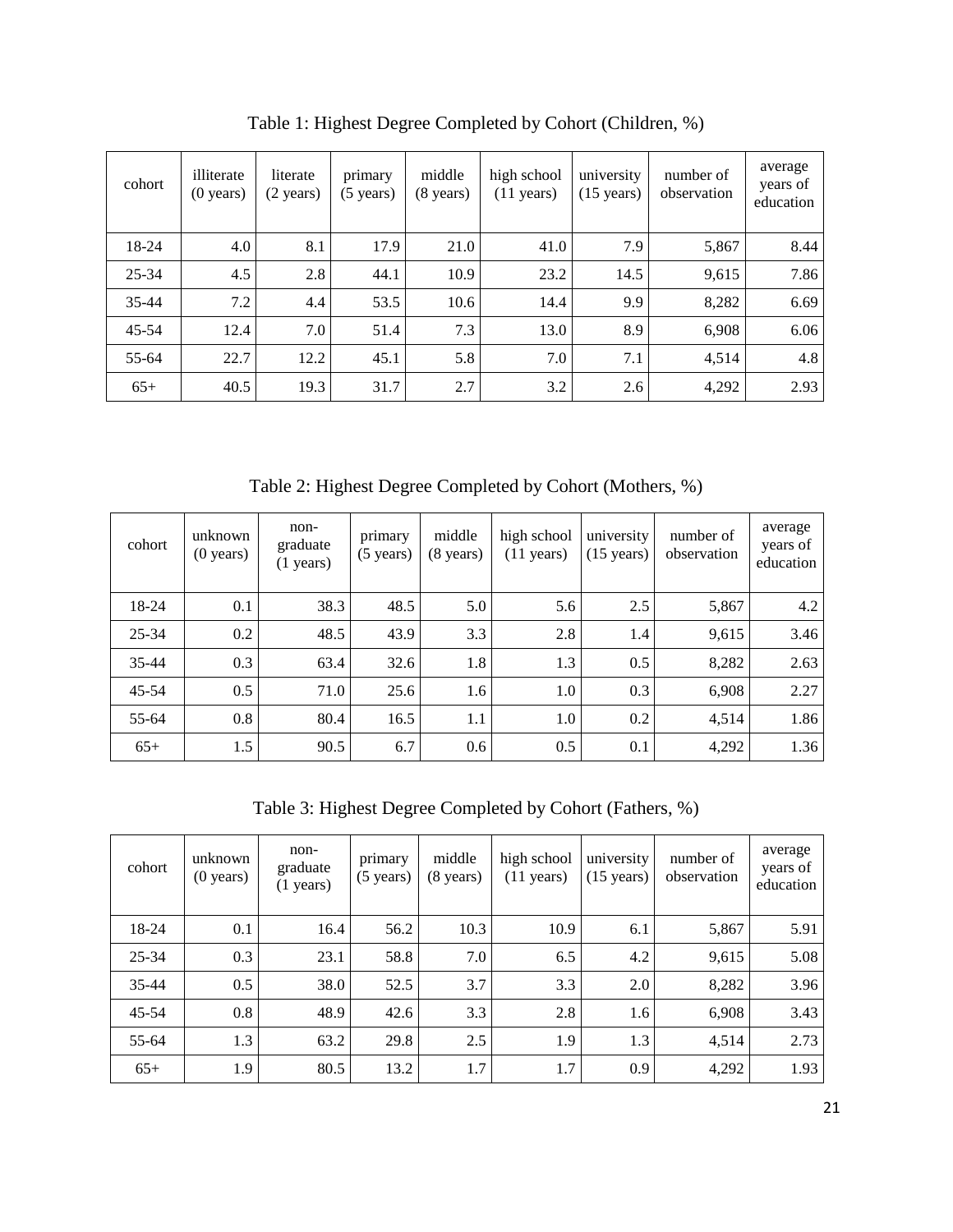|        |                                                                  |                                                                     |                                     | Children                                                  |                                  |                                           |       |
|--------|------------------------------------------------------------------|---------------------------------------------------------------------|-------------------------------------|-----------------------------------------------------------|----------------------------------|-------------------------------------------|-------|
|        | Markov Transition Matrix                                         | 1) Illiterate<br>and literate but<br>not graduate<br>of any school. | 2) Graduate<br>of primary<br>school | 3) Graduate of<br>middle school<br>or 8 year<br>education | 4) Graduate<br>of high<br>school | 5) Graduate<br>of university<br>or above. | Total |
|        | 1) Illiterate and literate<br>but not graduate of any<br>school. | 40,18                                                               | 45,33                               | 5,66                                                      | 6,22                             | 2,61                                      | 100   |
|        | 2) Graduate of primary<br>school                                 | 6,66                                                                | 47,94                               | 14,11                                                     | 21,95                            | 9.34                                      | 100   |
| Parent | 3) Graduate of middle<br>school or 8 year<br>education           | 2,81                                                                | 17,75                               | 17,35                                                     | 41,32                            | 20,76                                     | 100   |
|        | 4) Graduate of high<br>school                                    | 1,64                                                                | 9,61                                | 8,87                                                      | 47,73                            | 32,15                                     | 100   |
|        | 5) Graduate of<br>university or above.                           | 0,70                                                                | 3,51                                | 3,69                                                      | 40,91                            | 51,19                                     | 100   |

Table 4: Markov Educational Transition Matrix

Table 5: Standard Deviation of Education of Children, Mothers and Fathers with Their Ratio

| cohort    | $\sigma_{c}$ | $\sigma_{\rm m}$ | σf   | $\sigma_{c}$ / $\sigma_{m}$ | $\sigma_{c}$ / $\sigma_{f}$ |
|-----------|--------------|------------------|------|-----------------------------|-----------------------------|
| 18-24     | 0.05         | 0.04             | 0.05 | 1.18                        | 1.07                        |
| 25-34     | 0.04         | 0.03             | 0.03 | 1.45                        | 1.25                        |
| $35 - 44$ | 0.04         | 0.03             | 0.03 | 1.64                        | 1.33                        |
| $45 - 54$ | 0.05         | 0.03             | 0.04 | 1.86                        | 1.41                        |
| 55-64     | 0.06         | 0.03             | 0.04 | 2.09                        | 1.50                        |
| $65+$     | 0.05         | 0.02             | 0.04 | 2.42                        | 1.44                        |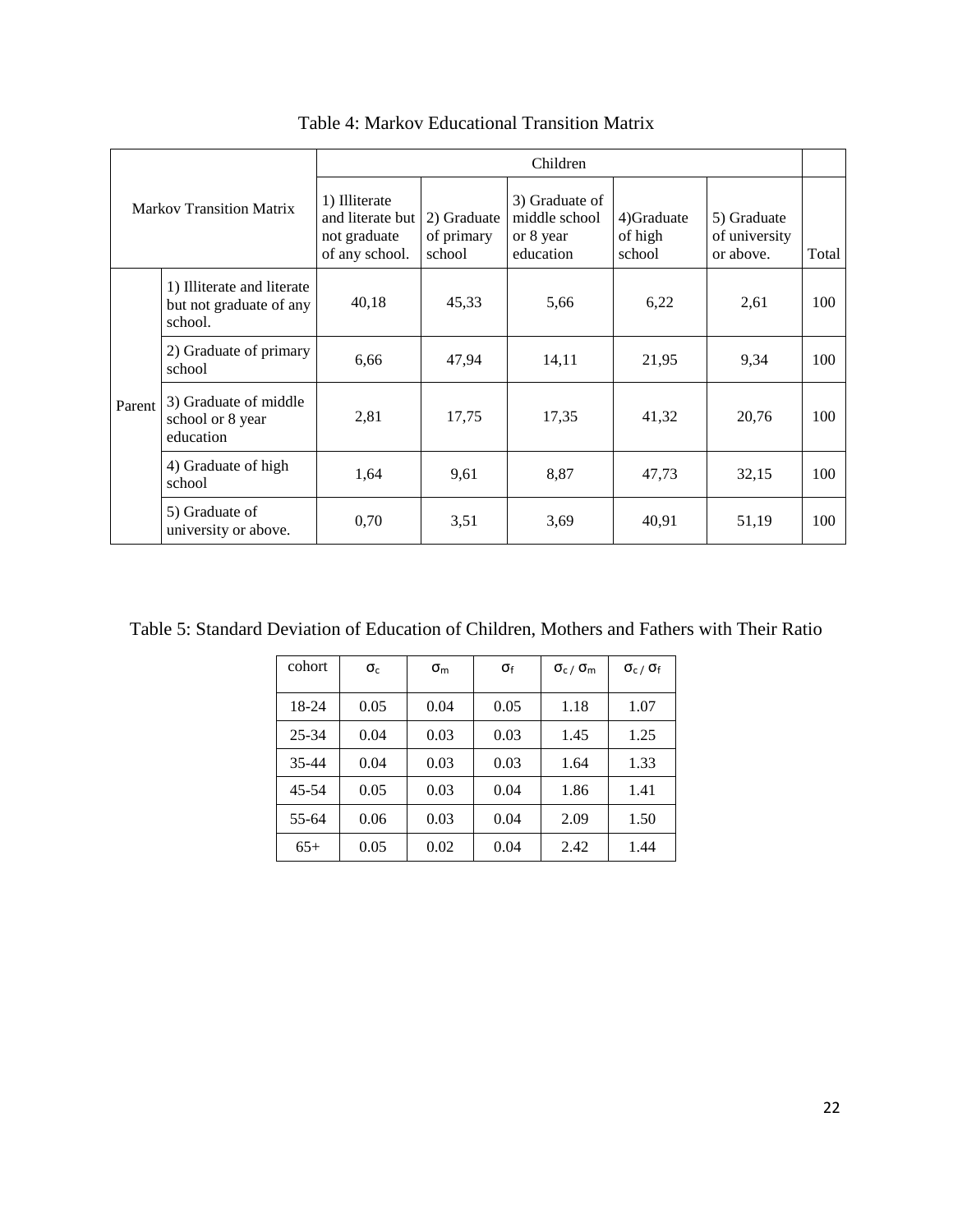| cohort |                      | Mother | Mother* | Father | Father* |
|--------|----------------------|--------|---------|--------|---------|
|        | $\hat{\beta}$        | 0.522  | 0.483   | 0.497  | 0.461   |
| 18-24  | $\sigma$             | 0.014  | 0.014   | 0.012  | 0.012   |
|        | $R^2$ adj            | 0.196  | 0.237   | 0.217  | 0.256   |
|        | $\hat{\beta}$        | 0.608  | 0.577   | 0.619  | 0.592   |
| 25-34  | $\sigma$             | 0.013  | 0.013   | 0.011  | 0.011   |
|        | $R^2$ adj            | 0.176  | 0.231   | 0.246  | 0.297   |
|        | $\hat{\beta}$        | 0.599  | 0.570   | 0.600  | 0.579   |
| 35-44  | $\sigma$             | 0.017  | 0.016   | 0.013  | 0.013   |
|        | $R^2$ adj            | 0.134  | 0.201   | 0.203  | 0.266   |
|        | $\hat{\beta}$        | 0.754  | 0.681   | 0.667  | 0.612   |
| 45-54  | $\sigma$             | 0.020  | 0.019   | 0.015  | 0.014   |
|        | $R^2$ adj            | 0.164  | 0.283   | 0.225  | 0.335   |
|        | $\hat{\beta}$        | 0.871  | 0.761   | 0.719  | 0.646   |
| 55-64  | $\sigma$             | 0.028  | 0.026   | 0.020  | 0.018   |
|        | $R^2$ adj            | 0.173  | 0.325   | 0.230  | 0.374   |
|        | $\hat{\beta}$        | 0.967  | 0.880   | 0.681  | 0.627   |
| $65+$  | $\sigma$             | 0.034  | 0.031   | 0.019  | 0.018   |
|        | $\overline{R}^2$ adj | 0.159  | 0.304   | 0.224  | 0.357   |

Table 6: Intergenerational Educational Coefficient

 $\overline{\text{*} \cdot \text{controlled for sex and region}}$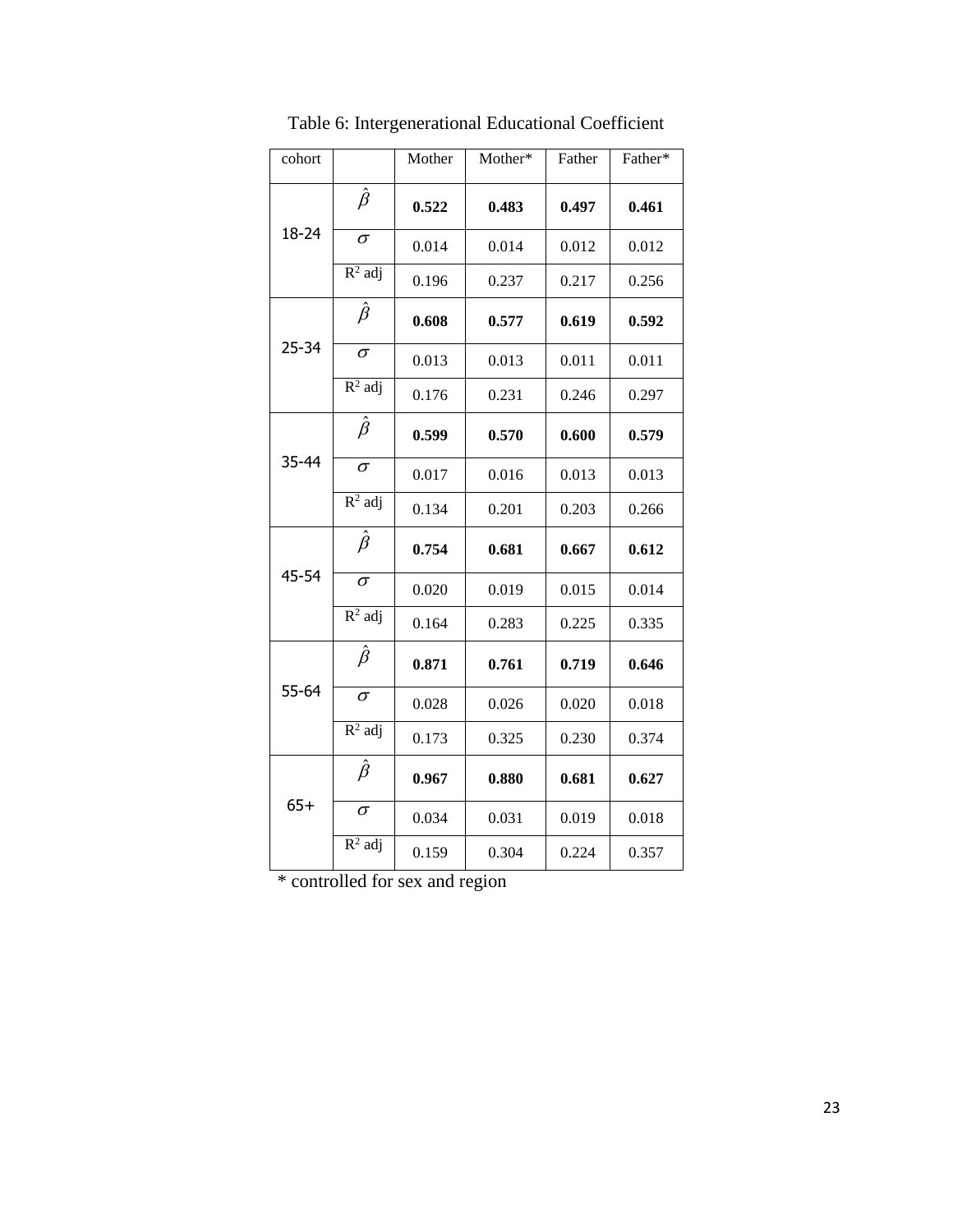| cohort    |                               | Mother | Mother* | Father | Father* |
|-----------|-------------------------------|--------|---------|--------|---------|
|           | $\hat{\beta}$                 | 0.417  | 0.386   | 0.497  | 0.461   |
| 18-24     | σ                             | 0.011  | 0.011   | 0.012  | 0.012   |
|           | $R^2$ adj                     | 0.196  | 0.237   | 0.217  | 0.256   |
|           | $\hat{\beta}$                 | 0.456  | 0.433   | 0.464  | 0.444   |
| $25 - 34$ | $\sigma$                      | 0.010  | 0.010   | 0.008  | 0.008   |
|           | $R^2$ adj                     | 0.176  | 0.231   | 0.246  | 0.297   |
|           | $\hat{\beta}$                 | 0.449  | 0.427   | 0.450  | 0.434   |
| 35-44     | $\sigma$                      | 0.013  | 0.012   | 0.010  | 0.010   |
|           | $R^2$ adj                     | 0.134  | 0.201   | 0.203  | 0.266   |
|           | $\hat{\beta}$                 | 0.452  | 0.409   | 0.534  | 0.489   |
| 45-54     | $\sigma$                      | 0.012  | 0.012   | 0.012  | 0.011   |
|           | $R^2$ adj                     | 0.164  | 0.283   | 0.225  | 0.335   |
|           | $\hat{\beta}$                 | 0.436  | 0.380   | 0.230  | 0.431   |
| 55-64     | $\sigma$                      | 0.014  | 0.013   | 0.479  | 0.012   |
|           | $R^2$ adj                     | 0.173  | 0.325   | 0.013  | 0.374   |
|           | $\hat{\beta}$                 | 0.387  | 0.352   | 0.545  | 0.502   |
| $65+$     | $\sigma$                      | 0.014  | 0.013   | 0.015  | 0.014   |
|           | $\overline{\mathsf{R}^2}$ adj | 0.159  | 0.304   | 0.224  | 0.357   |

Table 7: Intergenerational Educational Correlation Coefficient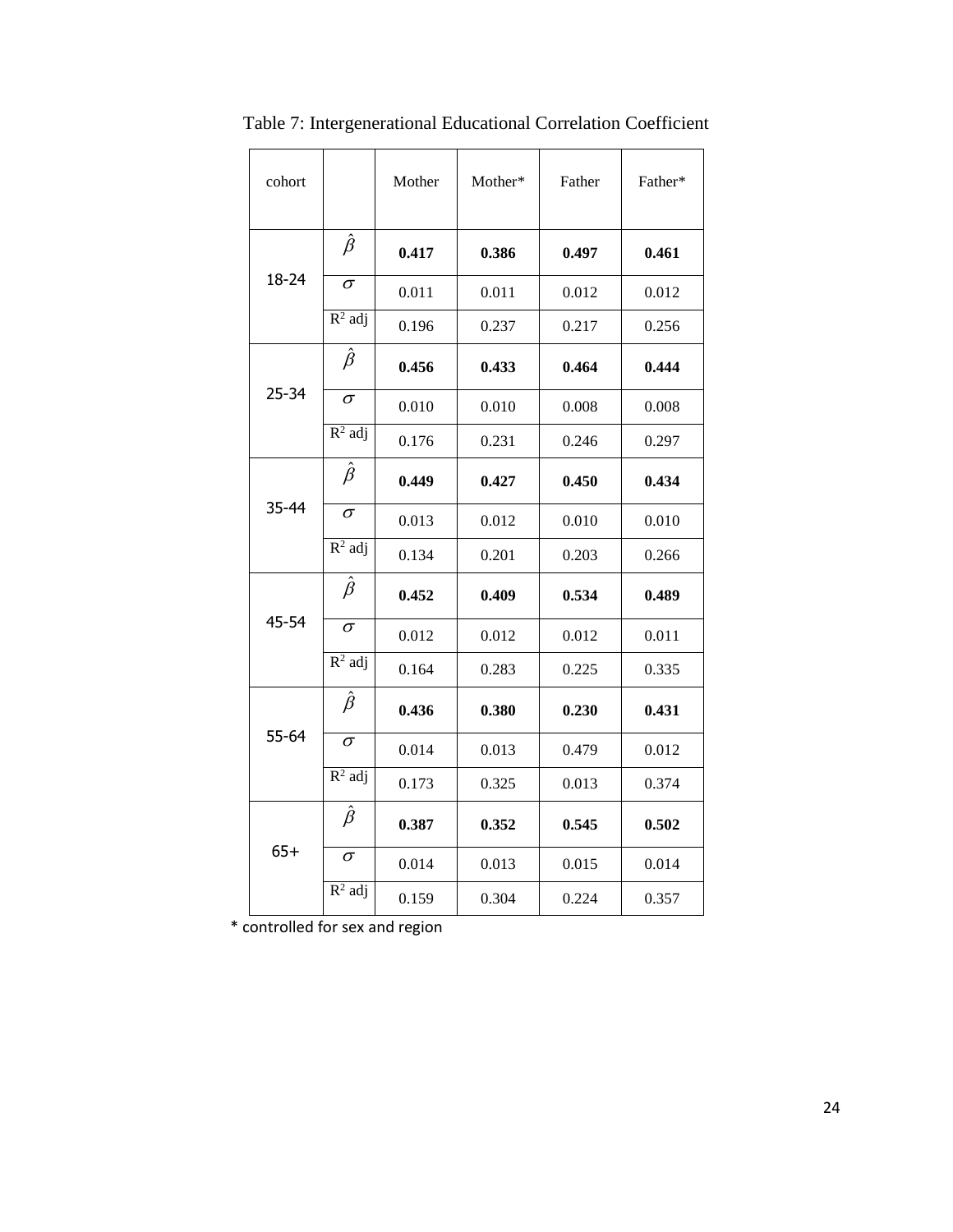| Cohort       |               | Mother            | Mother*           | Mother         | Mother*        |
|--------------|---------------|-------------------|-------------------|----------------|----------------|
|              |               | (primary or less) | (primary or less) | (post primary) | (post primary) |
|              | $\hat{\beta}$ | 0.750             | 0.702             | 0.124          | 0.121          |
| 18-24        | $\sigma$      | 0.025             | 0.024             | 0.032          | 0.032          |
|              | $R^2$ adj     | 0.153             | 0.204             | 0.019          | 0.023          |
|              | $\hat{\beta}$ | 0.595             | 0.555             | 0.454          | 0.435          |
| $25 - 34$    | $\sigma$      | 0.020             | 0.019             | 0.046          | 0.046          |
|              | $R^2$ adj     | 0.090             | 0.157             | 0.119          | 0.127          |
|              | $\hat{\beta}$ | 0.540             | 0.504             | 0.516          | 0.502          |
| 35-44        | $\sigma$      | 0.022             | 0.021             | 0.077          | 0.077          |
|              | $R^2$ adj     | 0.072             | 0.148             | 0.128          | 0.137          |
|              | $\hat{\beta}$ | 0.739             | 0.649             | 0.348          | 0.315          |
| 45-54        | $\sigma$      | 0.026             | 0.024             | 0.098          | 0.098          |
|              | $R^2$ adj     | 0.107             | 0.239             | 0.056          | 0.073          |
|              | $\hat{\beta}$ | 0.884             | 0.734             | 0.150          | 0.148          |
| 55-64        | $\sigma$      | 0.037             | 0.035             | 0.161          | 0.154          |
|              | $R^2$ adj     | 0.112             | 0.277             | $-0.001$       | 0.079          |
|              | $\hat{\beta}$ | 1.054             | 0.950             | $-0.007$       | 0.063          |
| $65+$        | $\sigma$      | 0.047             | 0.043             | 0.278          | 0.265          |
|              | $R^2$ adj     | 0.108             | 0.263             | $-0.020$       | 0.096          |
|              | $\hat{\beta}$ | 0.866             | 0.801             | 0.300          | 0.286          |
| <b>Total</b> | $\sigma$      | 0.010             | 0.010             | 0.026          | 0.026          |
|              | $R^2$ adj     | 0.156             | 0.241             | 0.059          | 0.068          |
|              | $\mathbf n$   | 37,333            | 37,333            | 2,145          | 2,145          |

Table 8: Intergenerational Educational Coefficient for Mother by Educational Background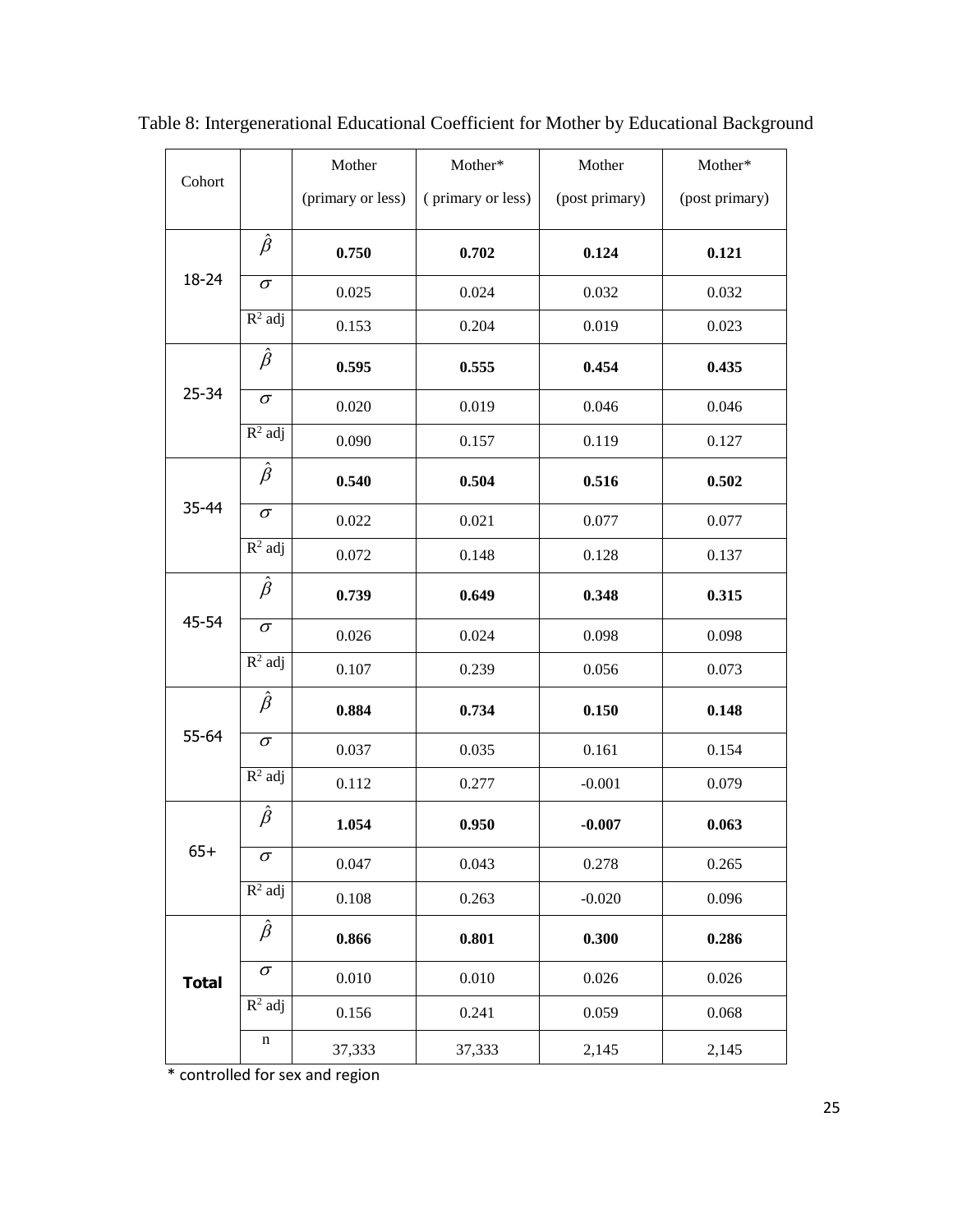| Cohort       |               | Father            | Father*           | Father         | Father*        |
|--------------|---------------|-------------------|-------------------|----------------|----------------|
|              |               | (primary or less) | (primary or less) | (post primary) | (post primary) |
|              | $\hat{\beta}$ | 0.854             | 0.801             | 0.239          | 0.227          |
| 18-24        | $\sigma$      | 0.032             | 0.031             | 0.025          | 0.025          |
|              | $R^2$ adj     | 0.142             | 0.196             | 0.053          | 0.064          |
|              | $\hat{\beta}$ | 0.649             | 0.610             | 0.453          | 0.439          |
| $25 - 34$    | $\sigma$      | 0.023             | 0.022             | 0.030          | 0.030          |
|              | $R^2$ adj     | 0.095             | 0.170             | 0.118          | 0.136          |
|              | $\hat{\beta}$ | 0.524             | 0.503             | 0.481          | 0.453          |
| 35-44        | $\sigma$      | 0.020             | 0.020             | 0.048          | 0.048          |
|              | $R^2$ adj     | 0.081             | 0.159             | 0.118          | 0.148          |
|              | $\hat{\beta}$ | 0.624             | 0.545             | 0.465          | 0.449          |
| 45-54        | $\sigma$      | 0.023             | 0.021             | 0.058          | 0.057          |
|              | $R^2$ adj     | 0.107             | 0.241             | 0.106          | 0.160          |
|              | $\hat{\beta}$ | 0.675             | 0.575             | 0.485          | 0.510          |
| 55-64        | $\sigma$      | 0.029             | 0.027             | 0.091          | 0.085          |
|              | $R^2$ adj     | 0.111             | 0.281             | 0.097          | 0.217          |
|              | $\hat{\beta}$ | 0.673             | 0.617             | 0.224          | 0.255          |
| $65+$        | $\sigma$      | 0.032             | 0.030             | 0.125          | 0.116          |
|              | $R^2$ adj     | 0.095             | 0.254             | 0.012          | 0.153          |
|              | $\hat{\beta}$ | 0.832             | 0.778             | 0.386          | 0.372          |
| <b>Total</b> | $\sigma$      | 0.010             | 0.009             | 0.018          | 0.017          |
|              | $R^2$ adj     | 0.176             | 0.262             | 0.088          | 0.112          |
|              | n             | 34451             | 34451             | 5027           | 5027           |

Table 8: Intergenerational Educational Coefficient for Father by Educational Background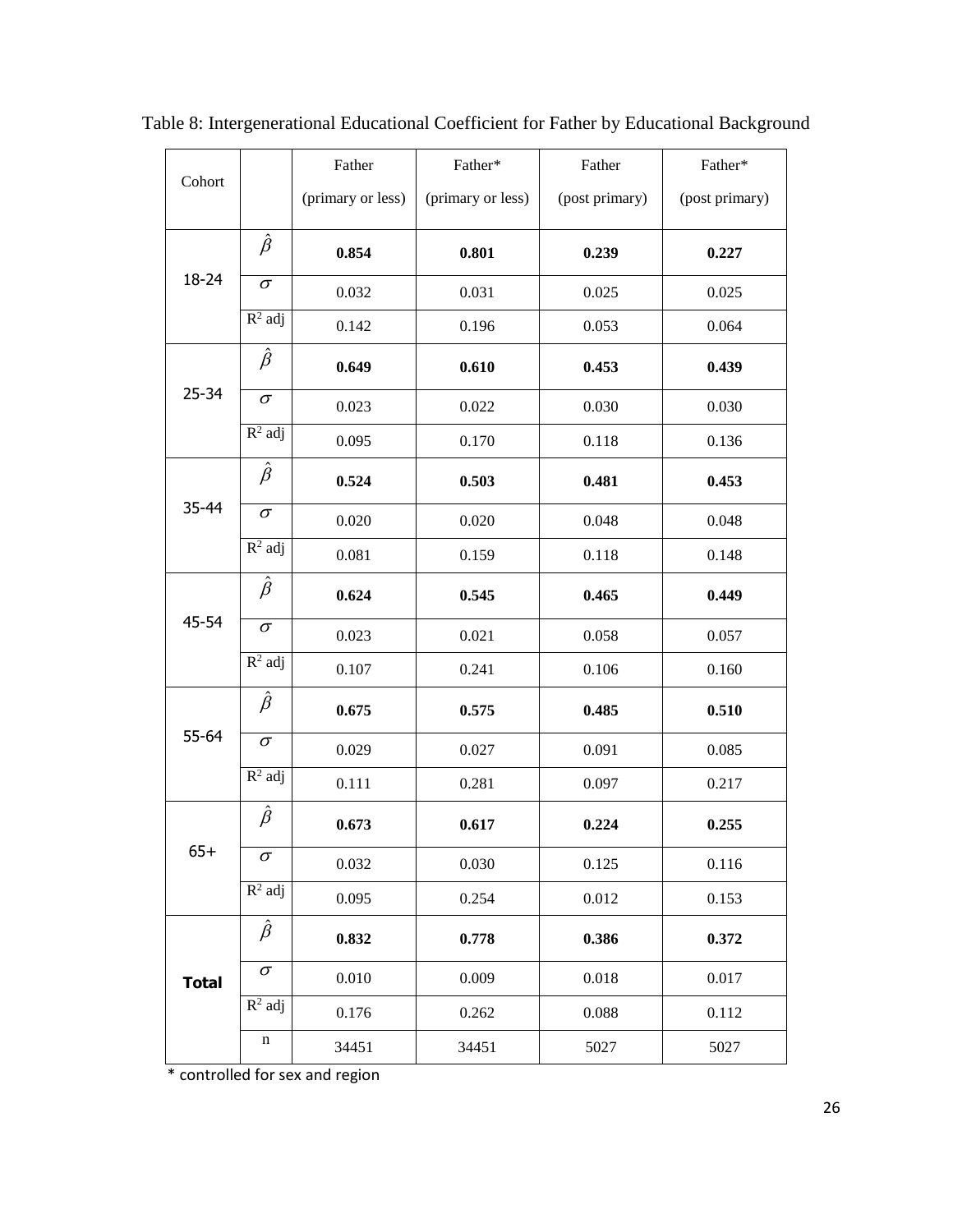| cohort       |                      | Mother* | Father* | Average parental<br>schooling* | Parent with the<br>highest education* |
|--------------|----------------------|---------|---------|--------------------------------|---------------------------------------|
|              | $\hat{\beta}$        | 0.275   | 0.312   | 0.589                          | 0.469                                 |
| 18-24        | $\sigma$             | 0.017   | 0.015   | 0.014                          | 0.012                                 |
|              | $R^2$ adj            | 0.290   | 0.290   | 0.290                          | 0.268                                 |
|              | $\hat{\beta}$        | 0.257   | 0.461   | 0.737                          | 0.593                                 |
| $25 - 34$    | $\sigma$             | 0.015   | 0.013   | 0.013                          | 0.011                                 |
|              | $R^2$ adj            | 0.317   | 0.317   | 0.313                          | 0.303                                 |
|              | $\hat{\beta}$        | 0.235   | 0.466   | 0.730                          | 0.583                                 |
| $35 - 44$    | $\sigma$             | 0.019   | 0.016   | 0.016                          | 0.013                                 |
|              | $R^2$ adj            | 0.279   | 0.279   | 0.274                          | 0.273                                 |
|              | $\hat{\beta}$        | 0.295   | 0.473   | 0.798                          | 0.617                                 |
| 45-54        | $\sigma$             | 0.023   | 0.018   | 0.018                          | 0.014                                 |
|              | $R^2$ adj            | 0.350   | 0.350   | 0.348                          | 0.014                                 |
|              | $\hat{\beta}$        | 0.309   | 0.502   | 0.849                          | 0.641                                 |
| 55-64        | $\sigma$             | 0.033   | 0.024   | 0.023                          | 0.018                                 |
|              | $R^2$ adj            | 0.386   | 0.386   | 0.384                          | 0.376                                 |
|              | $\hat{\beta}$        | 0.412   | 0.483   | 0.917                          | 0.632                                 |
| $65+$        | $\sigma$             | 0.037   | 0.022   | 0.025                          | 0.018                                 |
|              | $R^2$ adj            | 0.375   | 0.375   | 0.375                          | 0.365                                 |
|              | $\hat{\beta}$        | 0.302   | 0.513   | 0.842                          | 0.669                                 |
| <b>Total</b> | $\sigma$             | 0.009   | 0.007   | 0.006                          | 0.005                                 |
|              | $\overline{R^2}$ adj | 0.383   | 0.383   | 0.379                          | 0.371                                 |
|              | n                    | 39,478  | 39,478  | 39,478                         | 39,478                                |

Table 10: Intergenerational Educational Coefficient with Alternative Educational Background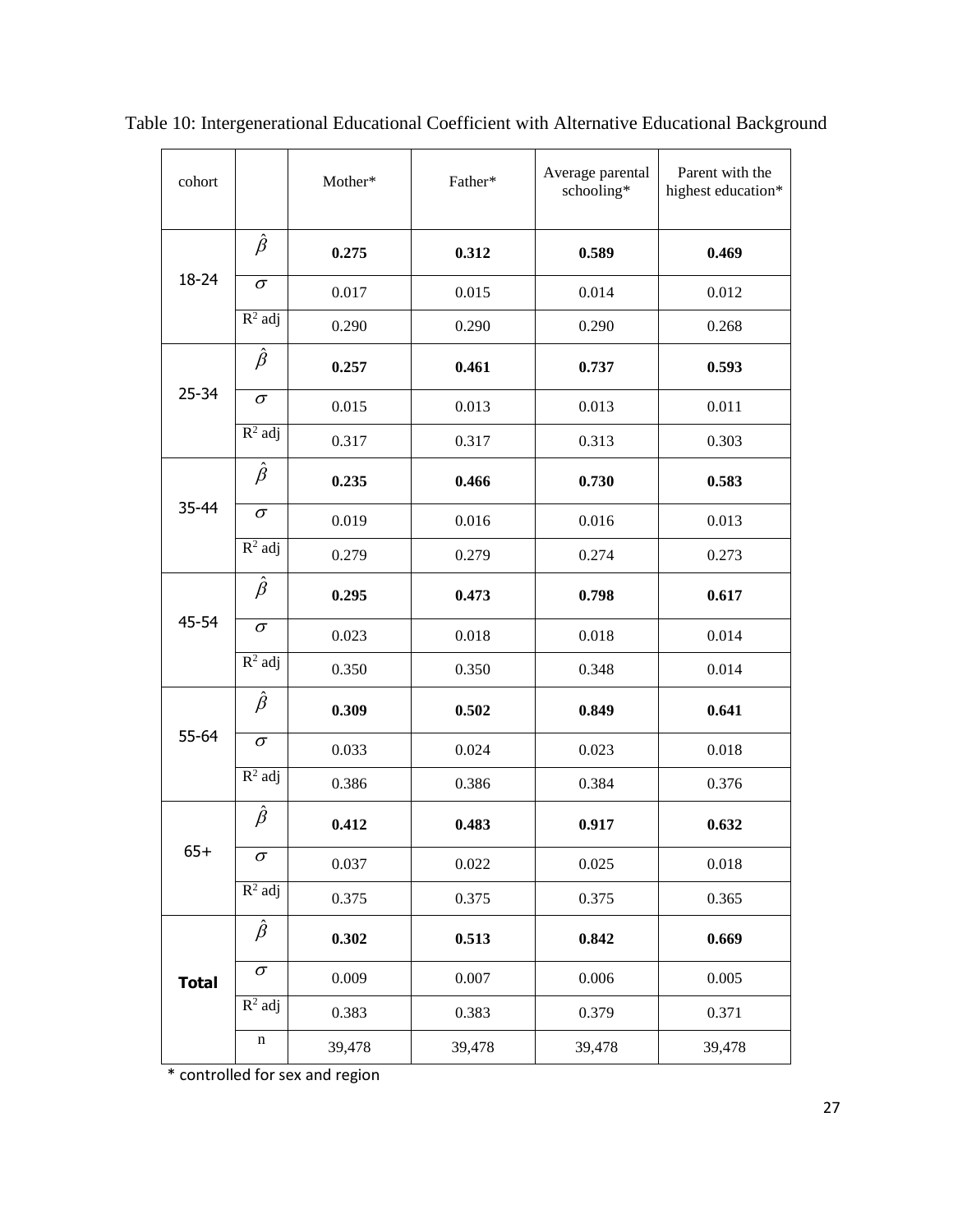|                                    | $\beta$ | $\sigma$ | $R^2$ adj | n     |
|------------------------------------|---------|----------|-----------|-------|
| Mother* (primary or less)          | 0.532   | 0.007    | 0.209     | 37333 |
| Mother* (post primary)             | 0.302   | 0.018    | 0.118     | 2145  |
| Father* (primary or less)          | 0.652   | 0.007    | 0.285     | 34451 |
| Father* (post primary)             | 0.411   | 0.011    | 0.242     | 5027  |
| Mother*                            | 0.161   | 0.006    | 0.395     | 39478 |
| Father*                            | 0.479   | 0.005    | 0.395     | 39478 |
| Average parental schooling*        | 0.669   | 0.005    | 0.380     | 39478 |
| Parent with the highest education* | 0.628   | 0.006    | 0.312     | 39478 |

Table 11: Intergenerational Educational Correlation Coefficient by Alternative Definitions of the Educational Background



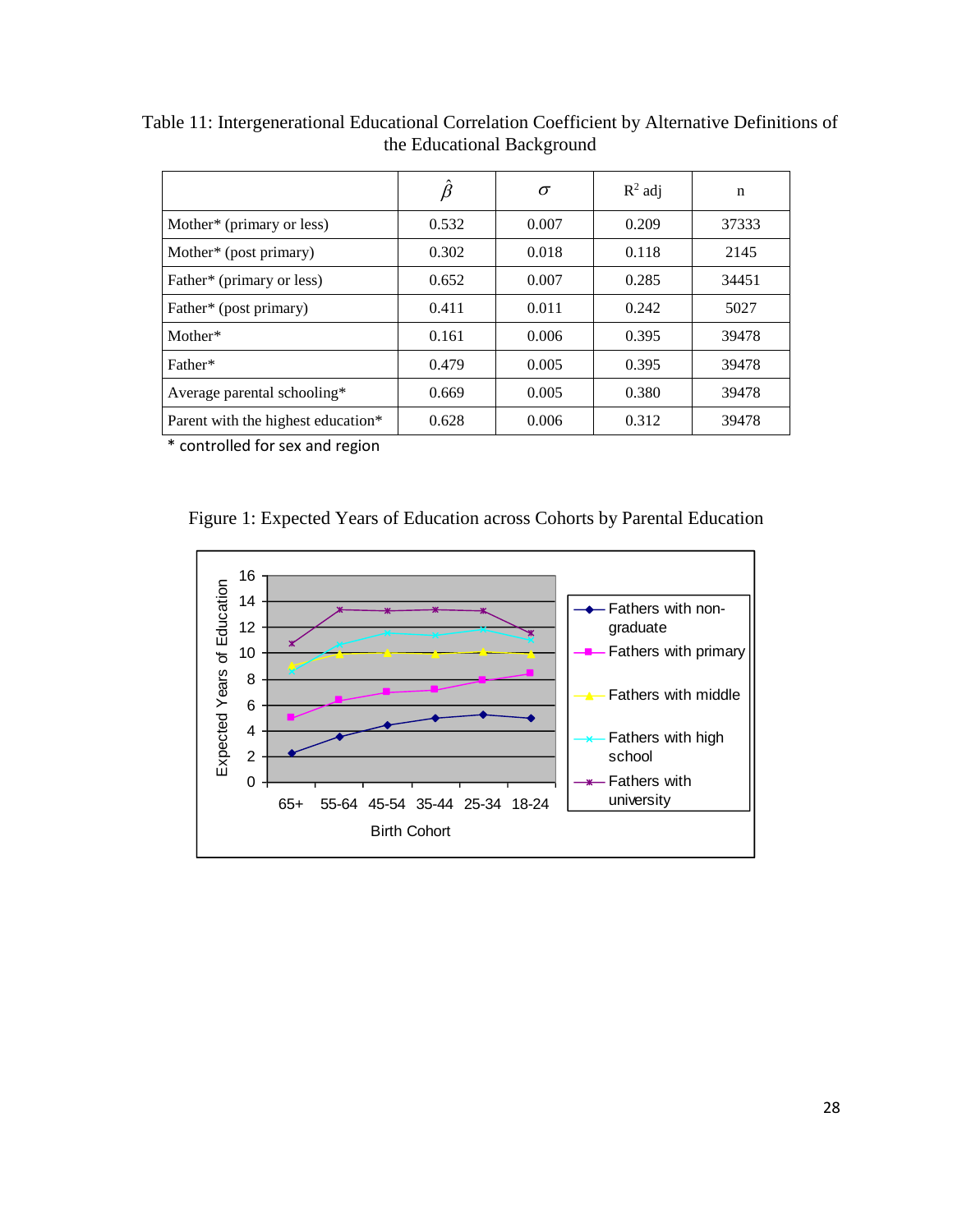|                   |               | 18-24    | $25 - 34$ | 35-44    | 45-54    | 55-64    | $65+$    |
|-------------------|---------------|----------|-----------|----------|----------|----------|----------|
| Father_middle     | $\hat{\beta}$ | 0.667    | 0.830     | 1.035    | 1.125    | 1.264    | 1.538    |
|                   | $\sigma$      | 0.048    | 0.044     | 0.064    | 0.076    | 0.107    | 0.138    |
| Father_high       | $\hat{\beta}$ | 1.031    | 1.304     | 1.377    | 1.515    | 1.510    | 1.540    |
|                   | $\sigma$      | 0.048    | 0.047     | 0.069    | 0.083    | 0.125    | 0.140    |
| Father university | $\hat{\beta}$ | 1.243    | 1.809     | 2.027    | 2.058    | 2.363    | 2.039    |
|                   | $\sigma$      | 0.064    | 0.063     | 0.098    | 0.119    | 0.176    | 0.185    |
| Gender            | $\hat{\beta}$ | 0.308    | 0.465     | 0.517    | 0.659    | 0.750    | 0.764    |
|                   | $\sigma$      | 0.029    | 0.024     | 0.028    | 0.033    | 0.047    | 0.067    |
| Urban             | $\hat{\beta}$ | 0.418    | 0.455     | 0.438    | 0.678    | 0.792    | 0.931    |
|                   | $\sigma$      | 0.033    | 0.028     | 0.032    | 0.038    | 0.056    | 0.080    |
|                   | $\mu_1$       | 0.072    | 0.779     | 1.091    | 1.518    | 1.968    | 2.637    |
| $\mu_1$           | $\sigma$      | 0.031    | 0.028     | 0.033    | 0.040    | 0.059    | 0.089    |
| $\mu_2$           | $\mu_2$       | 0.707    | 1.109     | 1.449    | 1.798    | 2.262    | 2.913    |
|                   | $\sigma$      | 0.032    | 0.029     | 0.034    | 0.041    | 0.061    | 0.092    |
|                   | $\mu_3$       | 2.288    | 2.003     | 2.144    | 2.504    | 2.767    | 3.433    |
| $\mu_3$           | $\sigma$      | 0.041    | 0.032     | 0.037    | 0.046    | 0.066    | 0.101    |
| Log likelihood    |               | 6749.279 | 10341.856 | 7698.409 | 5527.289 | 2732.373 | 1296.034 |
| Pseudo- $R^2$     |               | 0.084    | 0.106     | 0.094    | 0.127    | 0.157    | 0.213    |
| Number of obs.    |               | 5867     | 9615      | 8282     | 6908     | 4514     | 4292     |

Table 12: Ordered Probit Estimates for Completed Education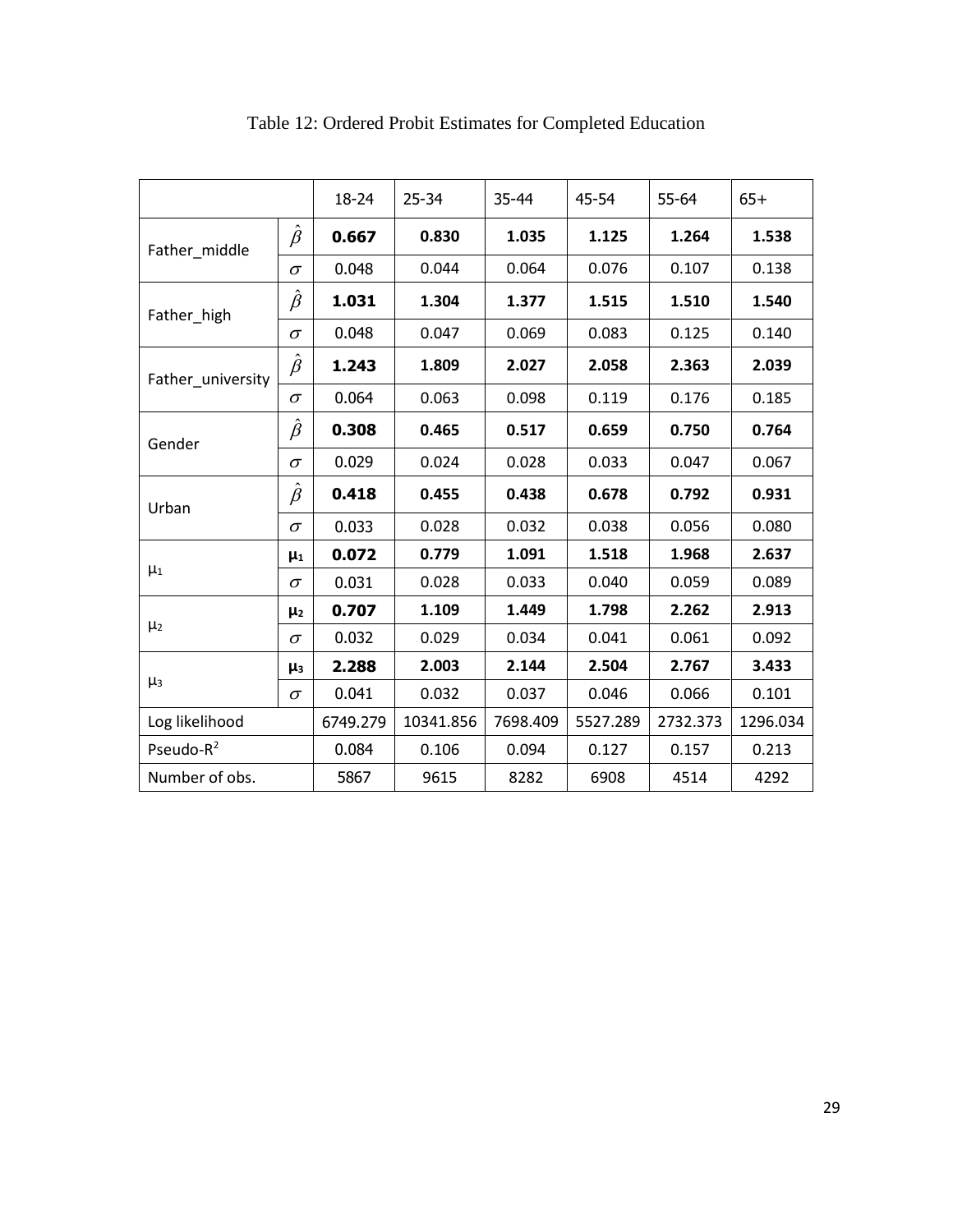



Father Education=University



Father Education=High and voc-high school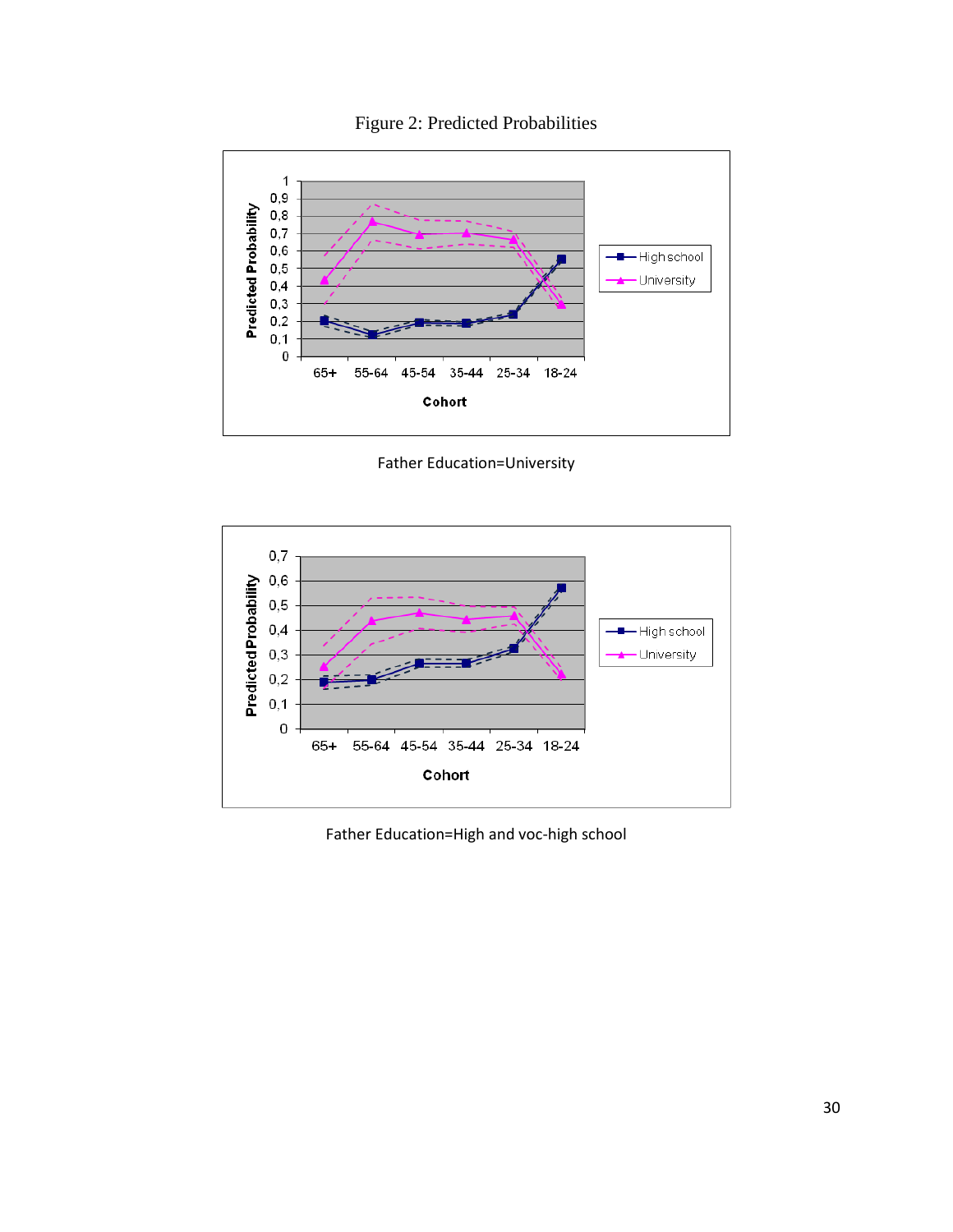

Father Education=Middle school



Father Education=Illiterate and primary school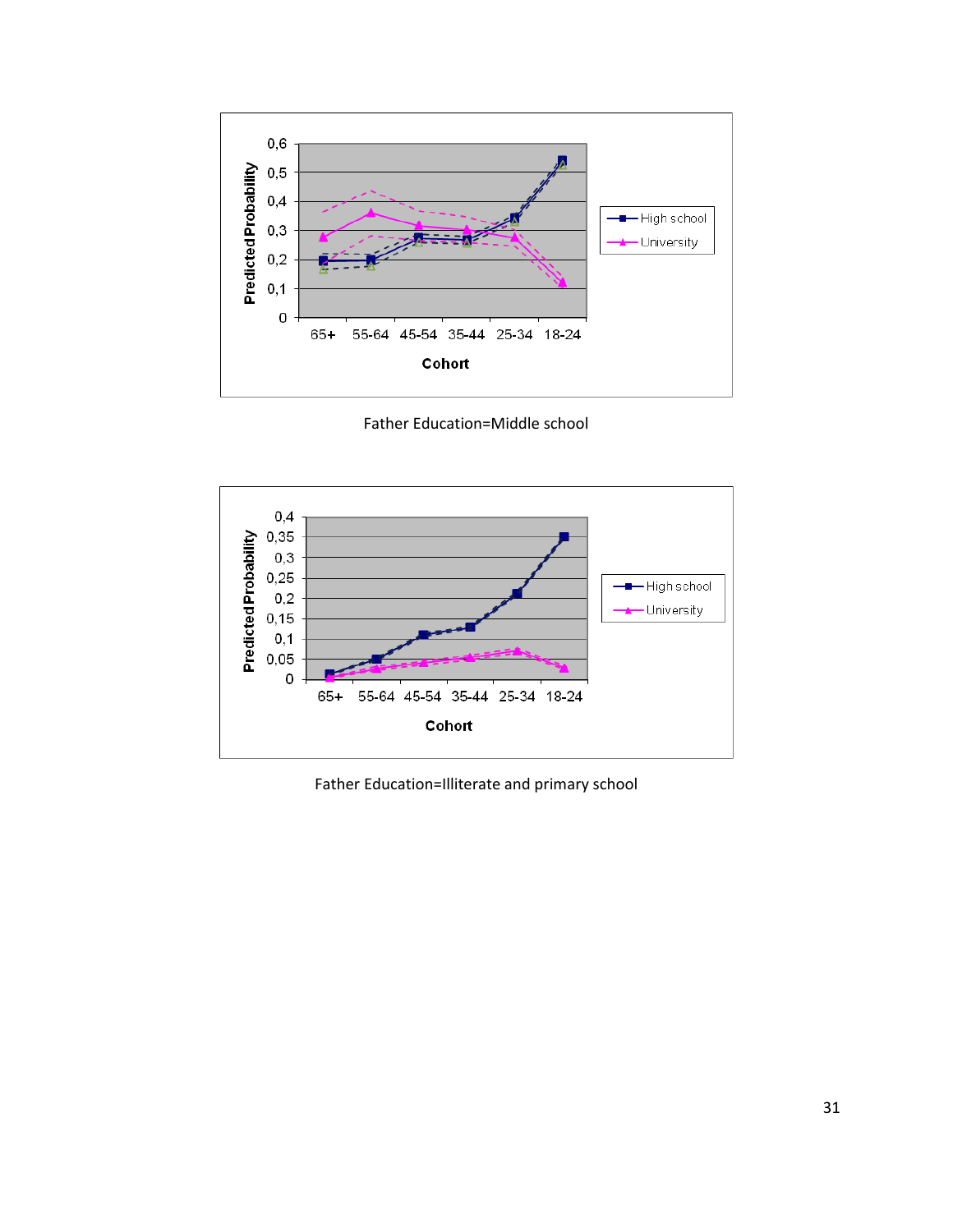

Figure 3: Predicted Probabilities for Men in Urban Areas

Father Education=University



Father Education=High and voc-high school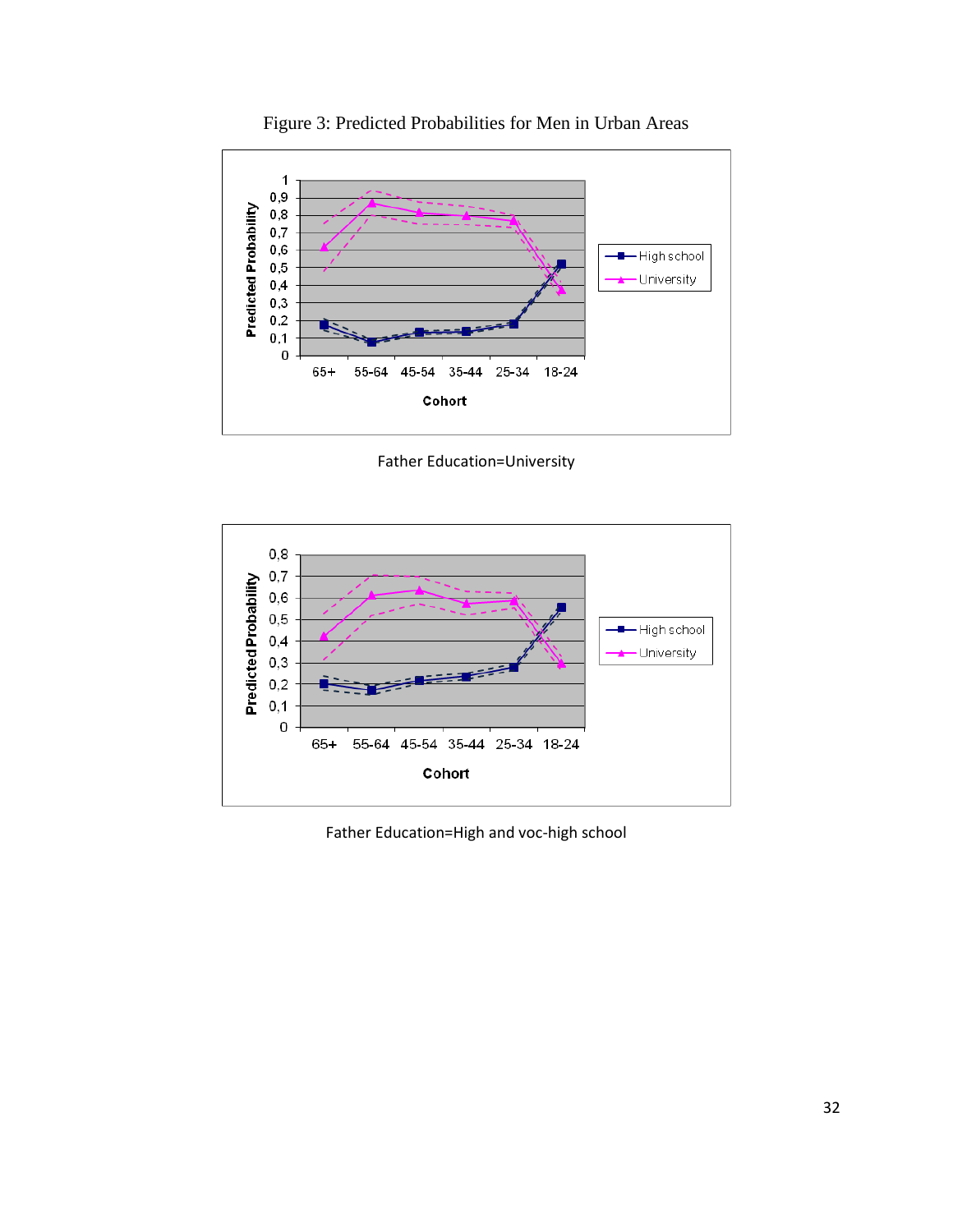

Father Education=Middle school



Father Education=Illiterate and primary school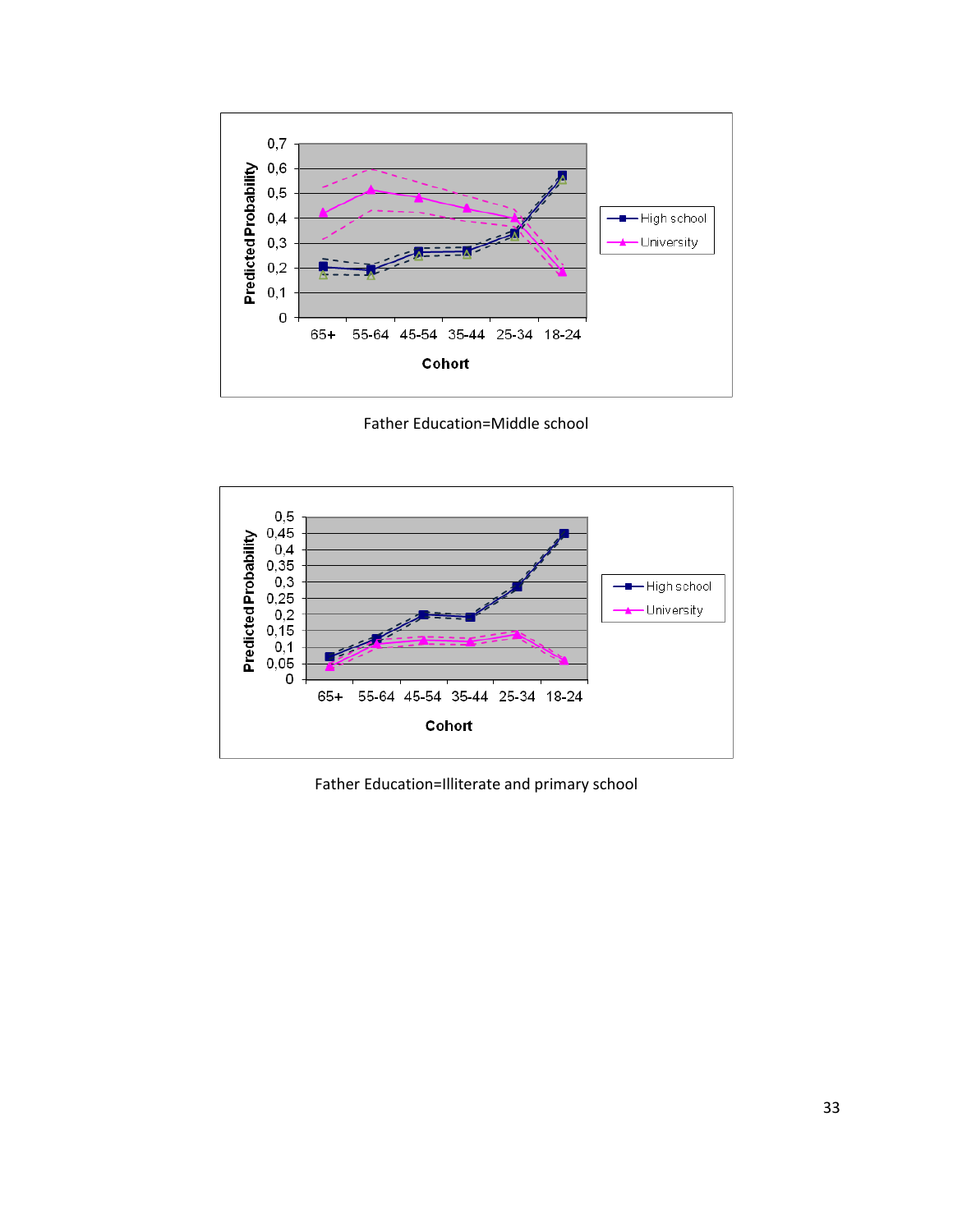

Figure 4: Predicted Probabilities for Women in Urban Areas

Father Education=University



Father Education=High and voc-high school